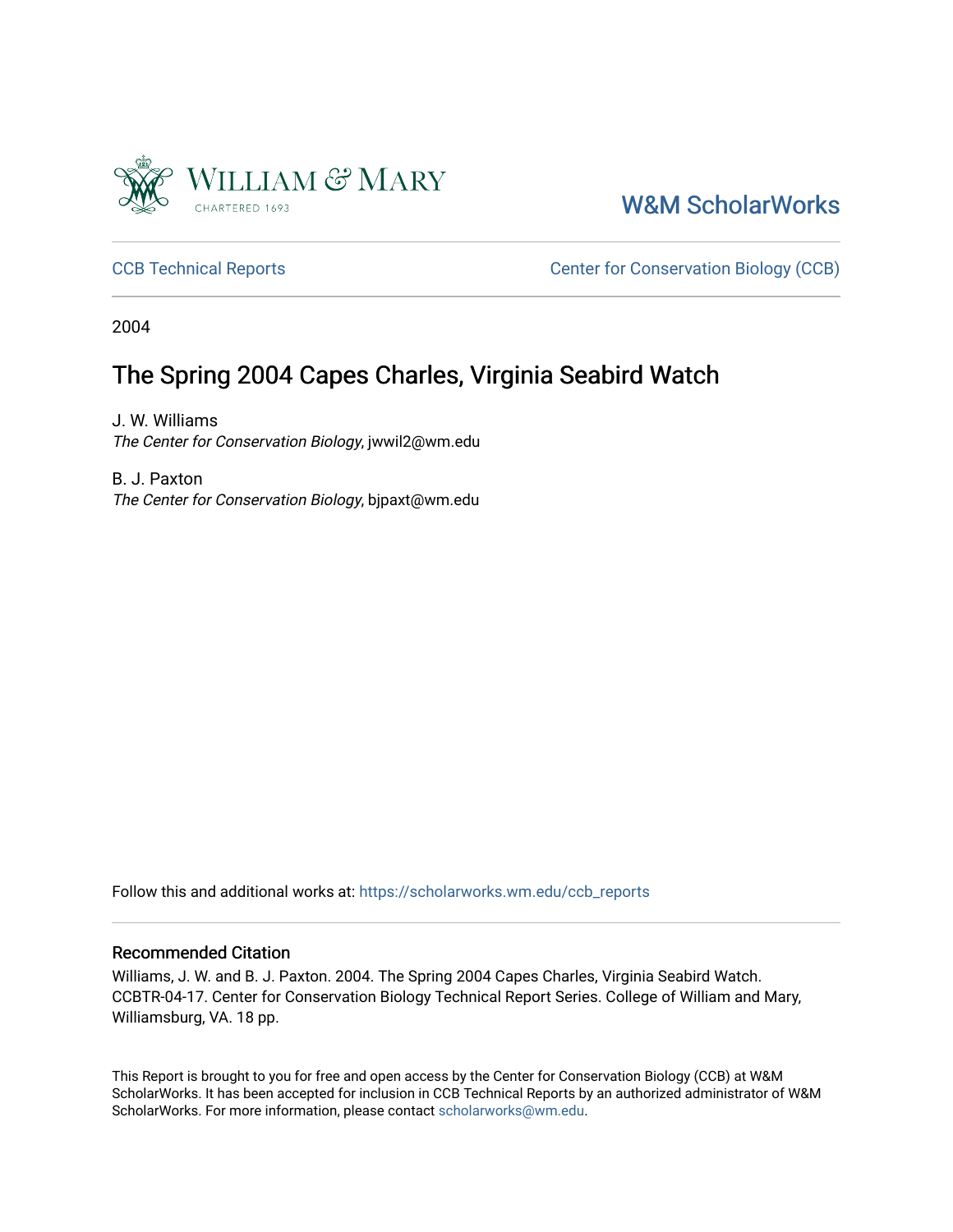## **The Spring 2004 Cape Charles, Virginia Seabird Watch**

**John W. Williams Barton J. Paxton Center for Conservation Biology College of William and Mary Williamsburg, VA 23185-8795**



**This paper is funded in part by a grant from the Virginia Department of Mines, Minerals and Energy, through the Virginia Department of Environmental Quality and was made possible through the cooperation of The Nature Conservancy, the United States Coast Guard, and the United States Fish and Wildlife Service. The views expressed herein are those of the authors and do not necessarily reflect the views of DMME, DEQ, TNC, USFWS. Or the United States Coast Guard.**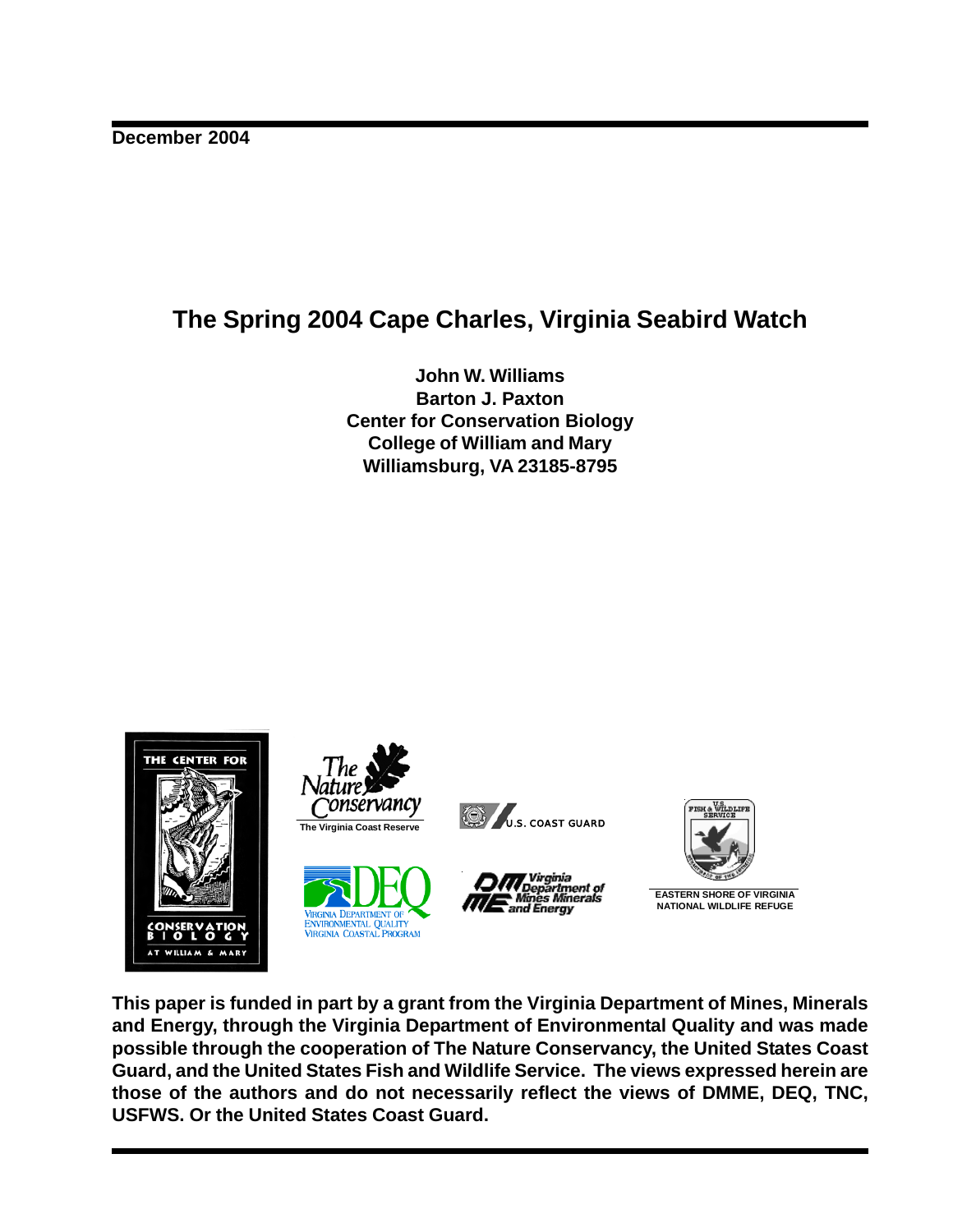## **The Spring 2004 Cape Charles, Virginia Seabird Watch**

John W. Williams Barton J. Paxton Center for Conservation Biology College of William and Mary Williamsburg, VA 23187-8795

#### **Recommended Citation:**

Williams, J. W. and B. J. Paxton. 2004. The Spring 2004 Capes Charles, Virginia Seabird Watch. Center for Conservation Biology Technical Report Series, CCBTR-04-17. College of William and Mary, Williamsburg, VA. 18 p.

**Project Funded By:**

**Virginia Department of Mines, Minerals, and Energy**



**The Center for Conservation Biology is an organization dedicated to discovering innovative solutions to environmental problems that are both scientifically sound and practical within today's social context. Our philosophy has been to use a general systems approach to locate critical information needs and to plot a deliberate course of action to reach what we believe are essential information endpoints.**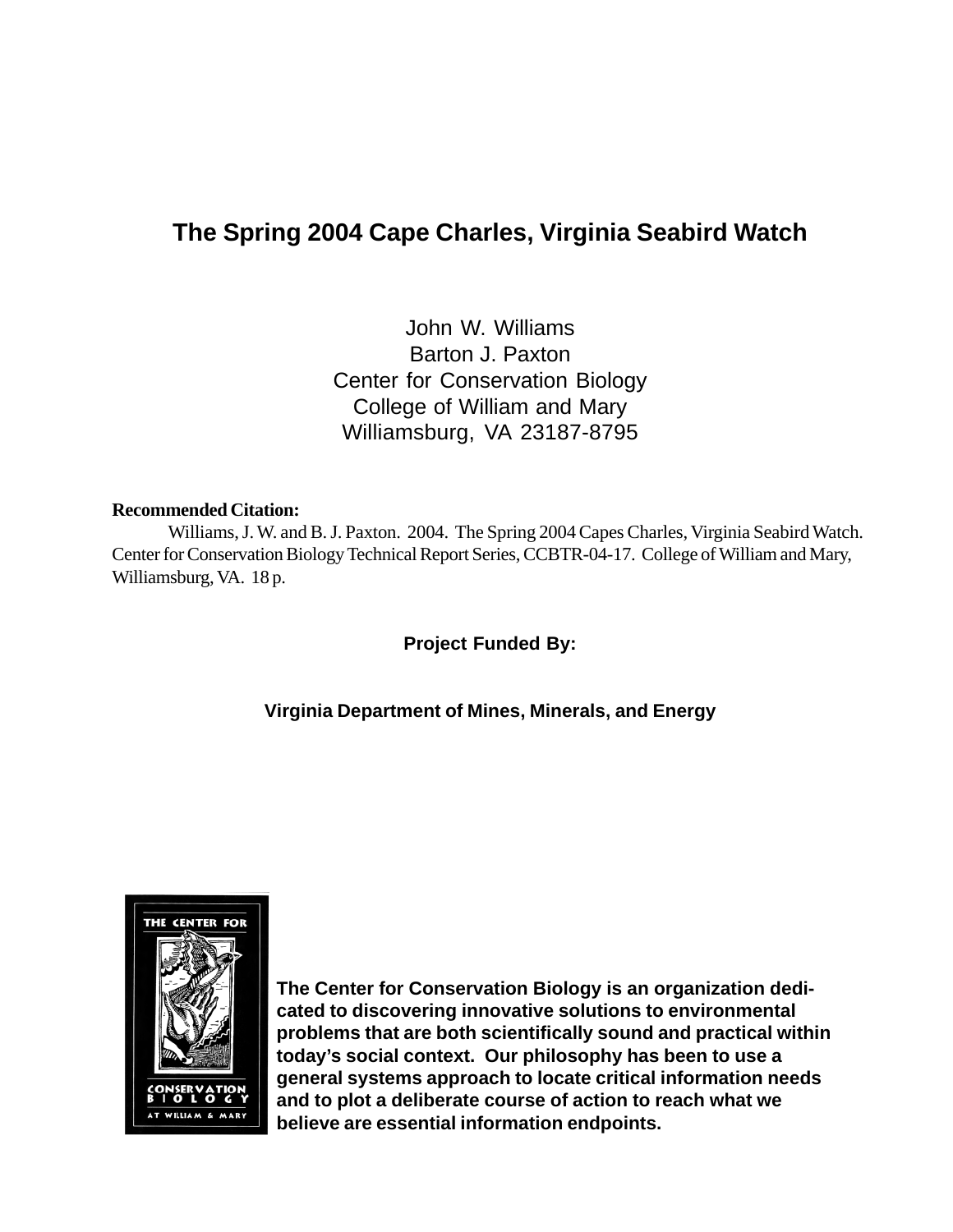# **TABLE OF CONTENTS**

|                                 | iii                                                                  |
|---------------------------------|----------------------------------------------------------------------|
|                                 | 1<br>1<br>1                                                          |
|                                 | $\mathbf{2}$<br>$\boldsymbol{2}$<br>$\overline{2}$<br>$\overline{2}$ |
|                                 | 4<br>4<br>$\overline{\mathbf{A}}$<br>10<br>10<br>10                  |
|                                 | 11                                                                   |
| CONCLUSIONS AND RECOMMENDATIONS | 13                                                                   |
|                                 | 14                                                                   |
|                                 | 15                                                                   |
|                                 | 17                                                                   |
|                                 | 18                                                                   |
|                                 | 19                                                                   |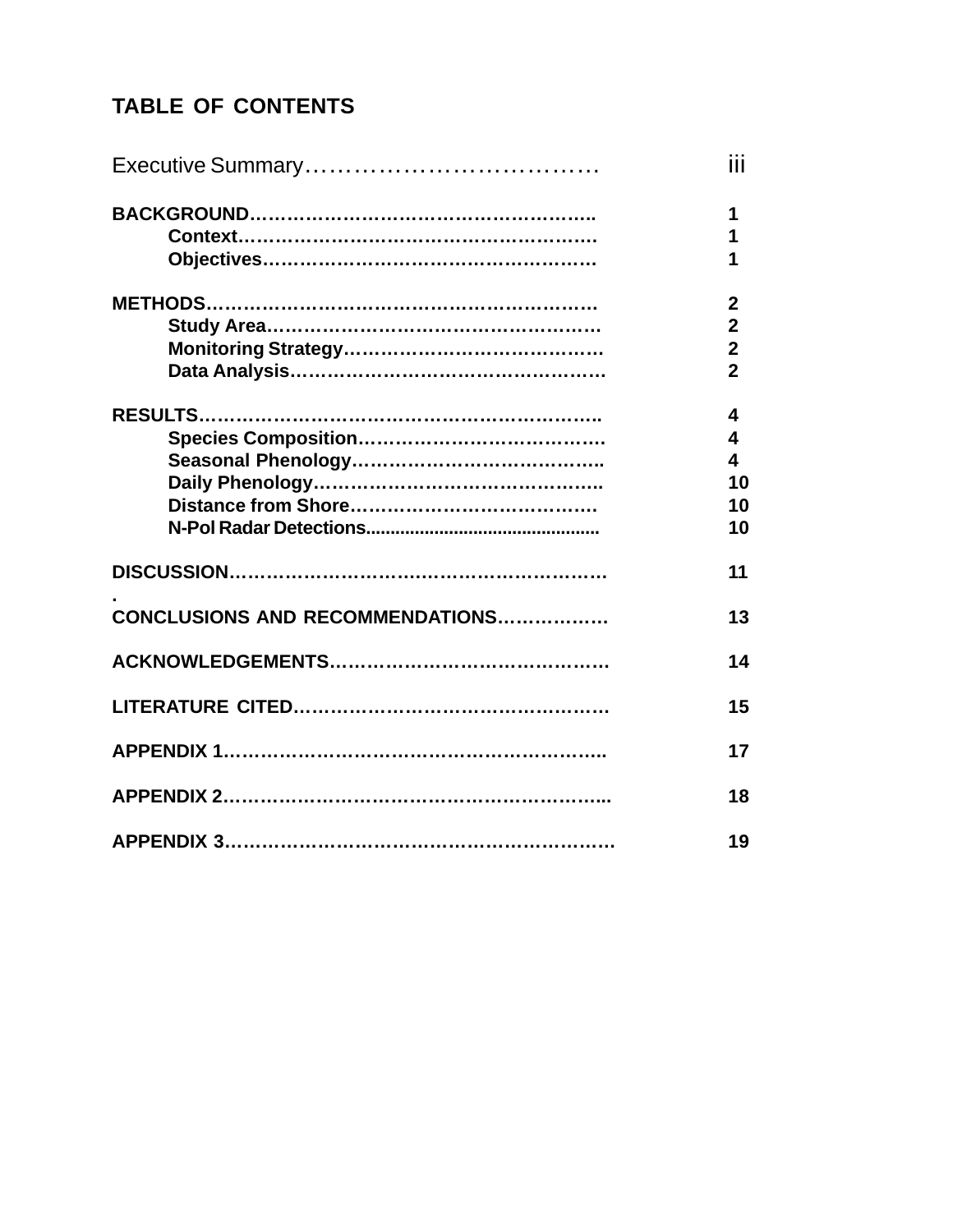### **Executive Summary**

Migratory seabirds constitute a significant and diverse avian community within Virginia's near-shore (0-3 km) Atlantic coastal waters October-May. However, no systematic studies have been conducted to elucidate the species composition, their seasonal and daily volume or habitat utilization within this ecosystem. A full-day seabird watch was conducted, weather permitting, 14 March-13 May 2004 from the lens tower of the Cape Charles Light House, located 2 kilometers north of the southern terminus of Smith Island, Northampton County, Virginia. Monitored families included: Anatidae (seaducks) Gaviidae (loons), Podicipedidae (grebes), Pelicanidae (pelicans), Sulidae (gannet), Phalacrocoracidae (cormorants), and Laridae (skuas, jaegers, gulls, terns). 42,231 seabirds of 24 species were recorded in 261 observation hours over 46 of a possible 60 days. The distribution of species and timing of detections varied among taxa. The highest watch-day total for all species was recorded 10 April (4125 birds). The peak detections of seaducks (Harlequin Duck, Common Eider, scoters species, and Red-breasted Merganser) occurred 17-27 March, with a maximum count of 347 23-24 March. Seaducks accounted for 10% (4091) of the seabirds observed. "Dark-winged" scoter species, Surf Scoter and Black Scoter, comprised 92% (3767) of the seaduck total, and 9% of the total number of seabirds. Loons were 24% of the detected seabirds. A notable loon concentration took place 2-17 April, with a watch period high of 2566 10 April. Northern Gannets accounted for 14% (5720) of the total seabirds. Seasonal distribution of detections for this species was protracted from 26 March-9 May. Cormorants, almost exclusively Double-cresteds, were 40% of the seabirds detected. A definitive cormorant peak occurred 10-25 April. Gull (Laughing, Bonaparte's, Ring-billed, Herring, Lesser Blackbacked, and Great Black-backed) and tern (Gull-billed, Caspian, Royal, Common, and Forster's) species comprised 5% (2172) and 4% (1810) respectively of all seabirds. 91% of all seabird detections occurred from 0700 to 1300 hours, though there was variation among the seabird families within this time distribution. 96% of all detected seabirds were within .5-2 km from shore.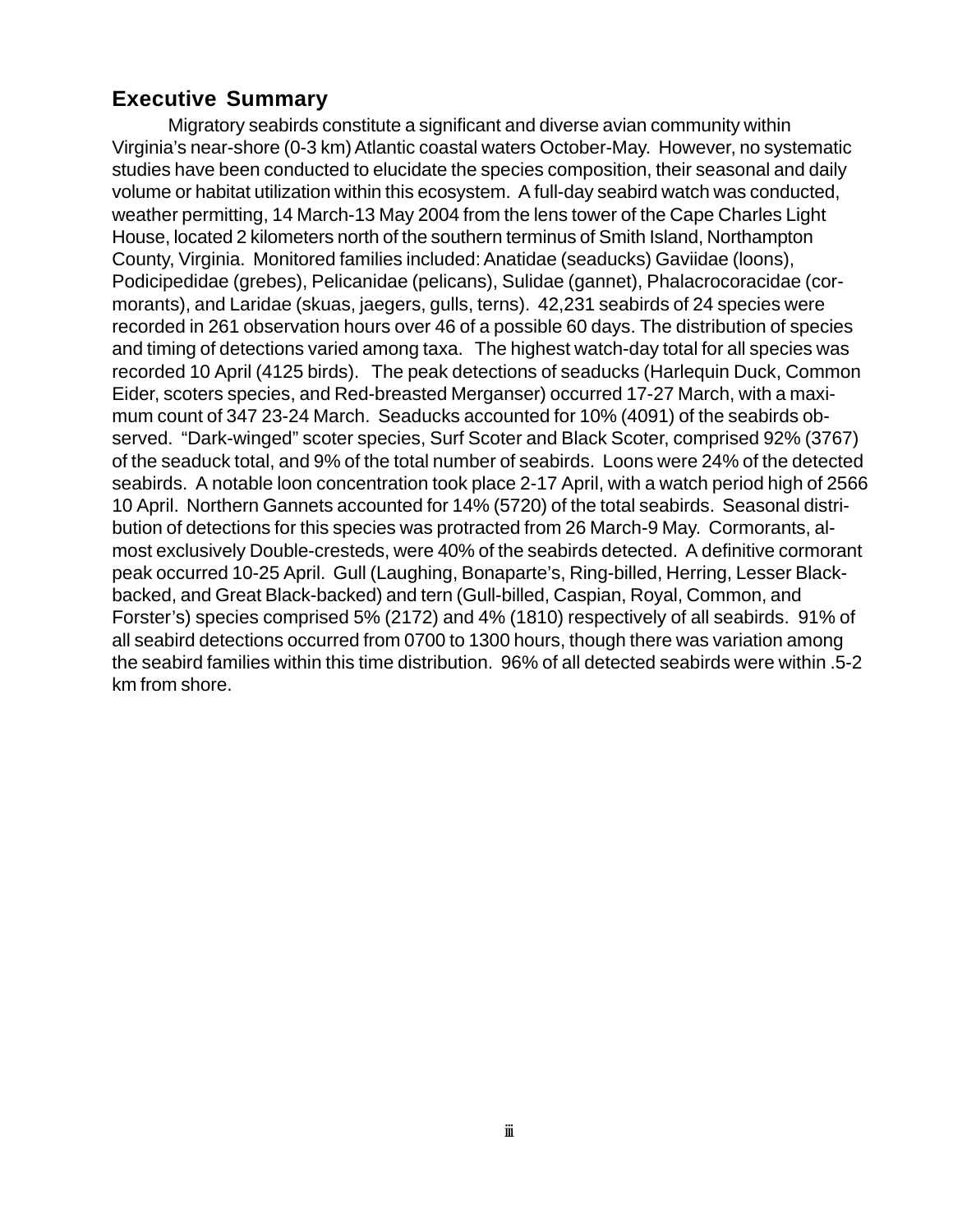#### **BACKGROUND**

#### **Context**

Atlantic coastal waters serve as a migration corridor and foraging resource for seabirdsseaducks, loons, grebes, pelicans, gannets, cormorants, gulls, and terns (Sibley et al 2004). Surveys of seaducks wintering along the Atlantic coast have shown major declines for the Longtailed Duck, Black Scoter, and Surf Scoter (Perry et al 2004). Northern Gannet (Mowbray 2002) and Double-crested Cormorant (Hatch and Wesseloh 1999) populations, on the other hand, appear to be increasing. However, anthropogenic "stresses" from habitat loss/degradation, and disturbance from commercial/industrial activities, including proposed development of off shore wind turbine facilities, pose potential threats to all seabird populations.

#### **Objectives**

The Barrier Island Avian Partnership recognized that the status and distribution of Virginia's coastal marine avifauna was poorly understood as no systematic assessment of the volume of seabirds within Virginia's coastal system or the seasonal and daily timing of their movements had been undertaken. The Partnership recommended that "Surveys of the seasonal distribution of marine birds ….be initiated to provide baseline population data for the establishment of ….management requirements" (1996).

The objectives for this study were to 1) document the spring composition and volume of the seabird species off the southern tip of the Delmarva peninsula; 2) determine the spring seasonal and daily abundance of seabirds off the southern tip of the Delmarva peninsula; and 3) determine the distance from shore the seabird families most often utilized during the spring.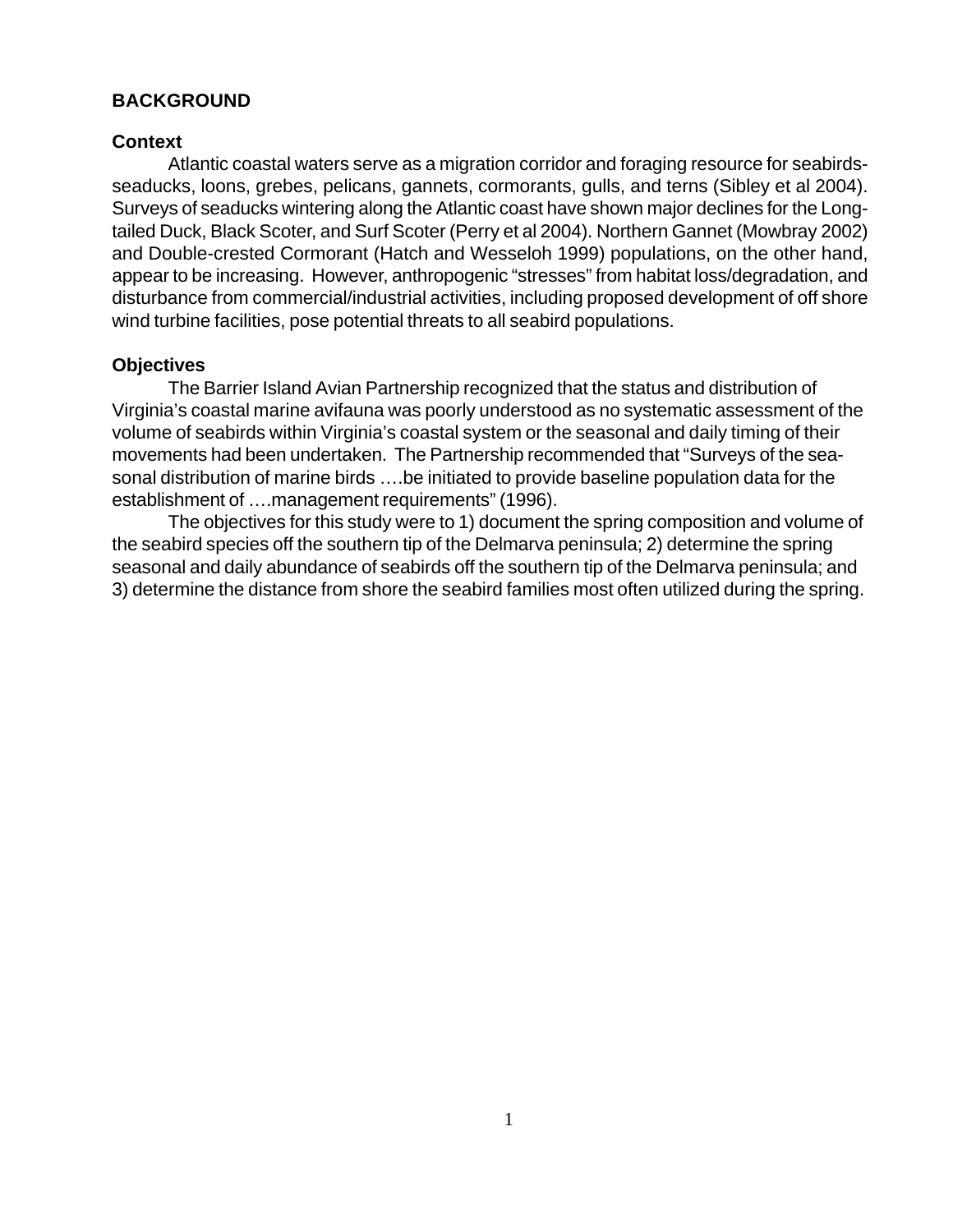#### **METHODS**

#### **Study Area**

The project study area was the near-shore (0-3 km) Atlantic coastal waters off the southern tip of Smith Island, Northampton County, Virginia (Figure 1). This Smith Island location is 15 km from the confluence of the Chesapeake Bay and the Atlantic Ocean. Water depth within the observation area ranges from 0-12 m.

#### **Monitoring Strategy**

Two observers manned a daily watch from the lens tower of the 191 foot Cape Charles Light House located 2 km from the southern terminus of Smith Island from 0600-1600 hours 14 March–13 May, weather permitting. Spotting scopes and binoculars were employed to scan the open ocean waters. As birds were detected they were tabulated on a continuum. Chronological time of detection and the birds' distance from shore were recorded. Birds were identified to species if possible. In those circumstances that species identification was uncertain or undetermined, individuals were identified to genus or family. Markers were placed off shore at known distances to serve as reference points for determining distance from shore assignments.

#### **Data Analysis**

All data were entered into an Excel spread sheet. For each species and/or family group an analysis of the phenology of their seasonal and daily detection, and the distance from shore they were detected was done based on the number of birds counted. The watch season was divided into 26 1-2 day intervals (Appendix 1, Table 1). No watches were conducted 15- 16, 19, 28, 30-31 March, 1, 4-5, 11-13, 15, 21 April, 3 May. The count day was divided into 11 blocks commensurate with military time chronology, with a count day beginning at 0600 and ending as late as 1700 (Appendix 1, Table 2). Distance from shore was divided into 6 categories from 0->3 km (Appendix 1, Table 3).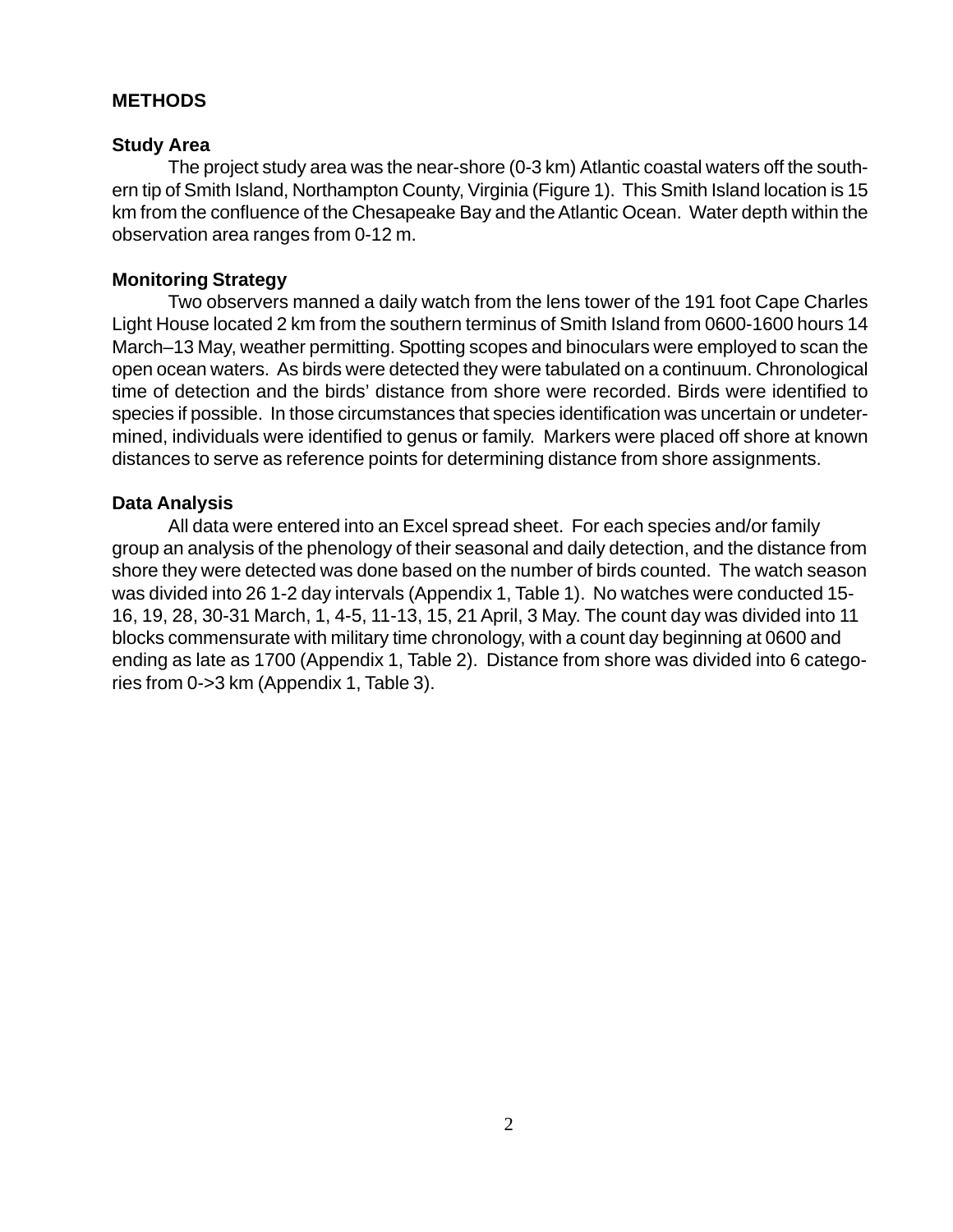**Figure 1**

# **Cape Charles Seabird Watch Site**

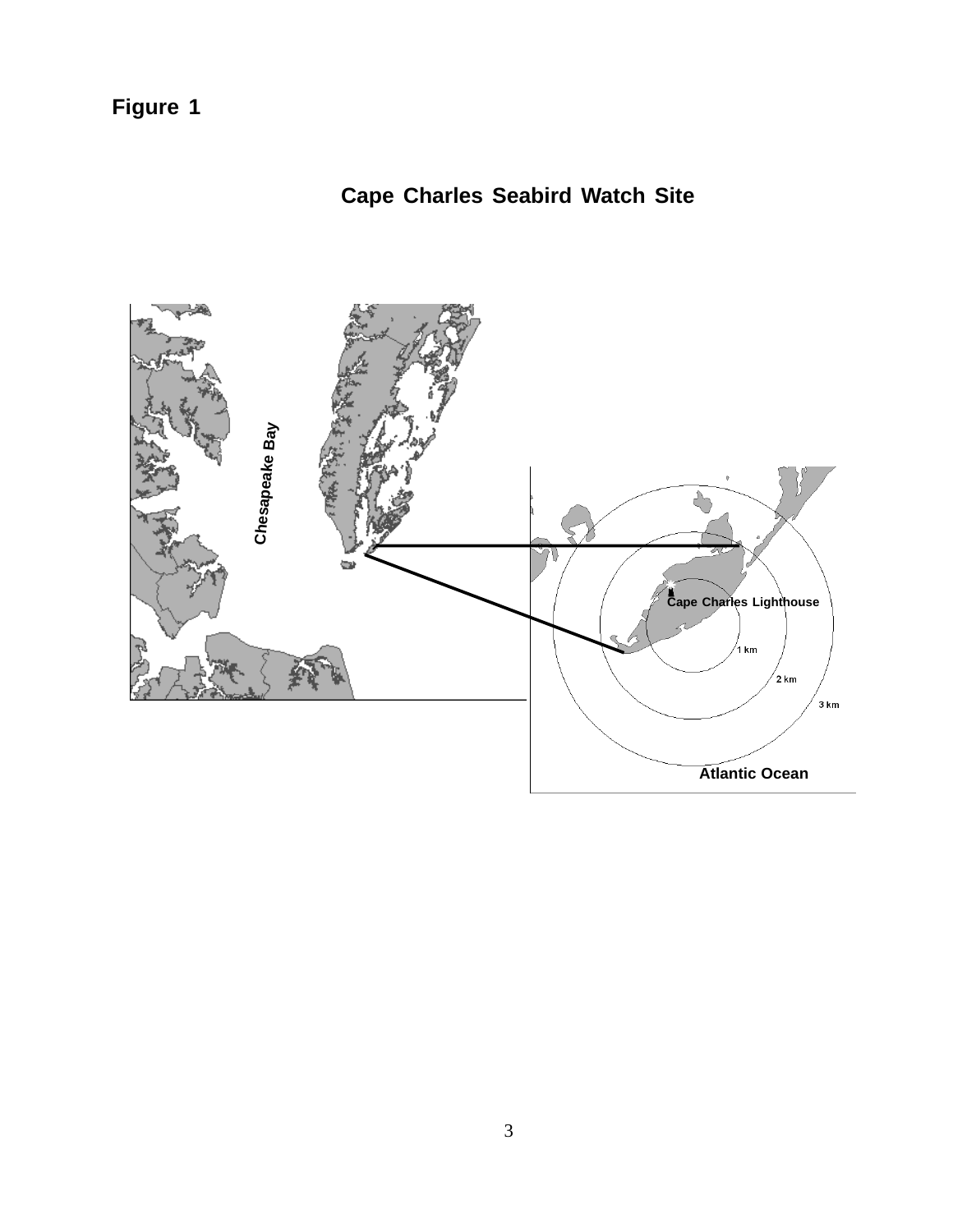### **RESULTS**

#### **Species Composition**

Twenty-four seabird species were recorded during the 60-day watch (Table 1). These included 6 seaduck species, Harlequin Duck, Common Eider, Surf Scoter, White-winged Scoter, Black Scoter, and Red-breasted Merganser; 2 loon species, Red-throated and Common; Horned Grebe, Northern Gannet and Brown Pelican; 2 cormorant species, Double-crested and Great; 6 gull species, Laughing, Bonaparte's, Ring-billed, Herring, Lesser Black-backed, and Great Black-backed; 5 tern species, Gull-billed, Caspian, Royal, Common and Forster's.

Seaducks constituted 10% of the total seabirds, with Surf Scoter and Black Scoter, the "dark-winged" species, accounting for 92% of the total seaduck detections. Surf Scoters and Black Scoters were respectively <1% and 5% of the 4091 seaducks, and <1% respectively of the seabirds total. Gavidae were 24% of the seabirds detected. Of these 5% were Red-throated Loons, 6% were Common Loons, and 89% were unidentified loon species. Grebes were <1 % of the seabirds total with 2 birds, both Horned Grebes. Northern Gannet detections comprised 14% of the seabirds total and Brown Pelicans were 2% of the seabirds total. Cormorants represented 40% of all the seabirds detected, with Double-crested Cormorants amounting to 99% of that seabird family. 5% of the seabirds total were gulls. 52% of all gulls detected were Herring Gulls, 26% were Laughing Gulls, 14% were Great Black-backed Gulls, and 1% were Ring-billed Gulls. A single Lesser Black-backed Gull was reported. Terns accounted for 4% of the total seabirds. 44% of these were unidentified to species. Royal Terns were 45%, and Forster's Terns were 10% of the documented terns. A single Gull-billed Tern was noted. Caspian and Common terns were <1% respectively of the detected terns.

### **Seasonal Phenology**

Tables 2 and 3 summarize the seabird species detections for each of the 26 seabird watch periods. 54% of all seabird detections occurred 2-19 April. The watch's 4 Harlequin Ducks and 3 Common Eiders were detected 17-20 March. There were no pronounced periods of seaduck abundance, though modest peaks took place 22-26 March and 16-27 April. 92% of the Red-breasted Mergansers were detected 14 March-14 April.

Loon observations began modestly, 0 to 94/2-day period, before a notable increase 2-17 April, when 72% of the total were recorded. The peak number of detections were 2-3 (2728) and 10 (2566) April.

Only 2 Horned Grebes were detected, both on 17 March.

The presence of Northern Gannets was protracted throughout the 60-day watch. From 14-29 March detections ranged from 12 to 268/2-day period. 50% (2827) of the detections were recorded 2-17 April as detections per period ranged from 196 to 931. Subsequently, through 13 May, detections ranged from 21 to 316/2-day period.

Only 13 Brown Pelicans were detected in March. Thereafter, they were most prevalent 6- 29 April with count period detections ranging from 4 to 272. Subsequently, their numbers declined to 2 to 54/2-day period.

Double-crested Cormorants detections ranged from 4-107/2-day period through March. 79% (13,311) of the cormorants were recorded 2 April-1 May. 18% (3095) were recorded 2-13 May.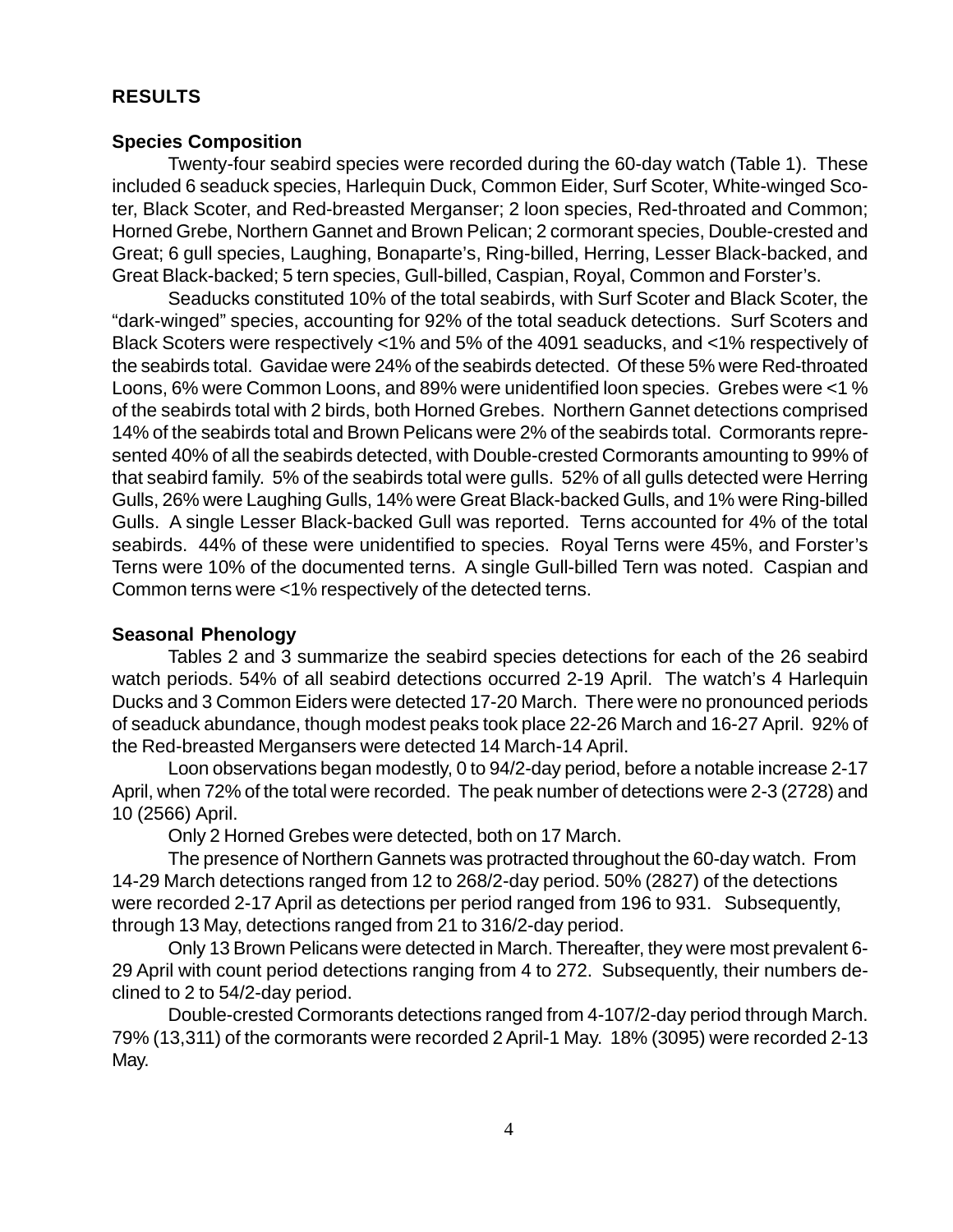| <b>Species</b>                  | Total                   | % Seabird Total | % Group      | <b>Peak Count</b> | <b>Date</b> |
|---------------------------------|-------------------------|-----------------|--------------|-------------------|-------------|
| <b>Common Eider</b>             | 3                       | <1              | $<$ 1        | 3                 | 3/21        |
| <b>Harlequin Duck</b>           | $\overline{4}$          | $\leq$ 1        | < 1          | 3                 | 3/20        |
| <b>Surf Scoter</b>              | 29                      | $\leq$ 1        | $<$ 1        | 11                | 3/17        |
| <b>White-winged Scoter</b>      | $\overline{7}$          | $\leq$ 1        | $\leq$ 1     | 3                 | 4/3         |
| <b>Black Scoter</b>             | 196                     | $<$ 1           | 5            | 74                | 4/24        |
| "Dark-winged" Scoter sp.        | 3513                    | 8               | 86           | 468               | 4/27        |
| <b>Red-breasted Merganser</b>   | 339                     | $\leq$ 1        | 8            | 32                | 4/10        |
| <b>All Seaducks</b>             | 4091                    | 10              | 100          |                   |             |
| <b>Red-throated Loon</b>        | 476                     | $\mathbf{1}$    | 5            | 71                | 4/10        |
| <b>Common Loon</b>              | 641                     | $\mathbf{1}$    | 6            | 91                | 4/14        |
| Loon sp.                        | 9459                    | 22              | 89           | 2481              | 4/3         |
| <b>All Loons</b>                | 10576                   | 24              | 100          |                   |             |
| <b>Horned Grebe</b>             | $\overline{\mathbf{2}}$ | <1              | 100          | $\overline{2}$    | 3/17        |
| <b>Northern Gannet</b>          | 5720                    | 14              | 100          | 722               | 4/2         |
| <b>Brown Pelican</b>            | 1028                    | $\mathbf{2}$    | 100          | 2041              | 4/4         |
| <b>Double-crested</b>           | 16683                   | 40              | 99           | 1798              | 4/17        |
| <b>Cormorant</b>                |                         |                 |              |                   |             |
| <b>Great Cormorant</b>          | 2                       | $\leq$ 1        | $<$ 1        | $\overline{2}$    | 3/20        |
| Cormorant sp.                   | 147                     | $\leq$ 1        | $\mathbf{1}$ | 81                | 4/2         |
| <b>All Cormorants</b>           | 16832                   | 40              | 100          |                   |             |
| <b>Laughing Gull</b>            | 575                     | 1               | 26           | 67                | 4/14        |
| <b>Bonaparte's Gull</b>         | 1                       | $\leq$ 1        | $\leq$ 1     | $\mathbf{1}$      | 4/3         |
| <b>Ring-billed Gull</b>         | 14                      | $<$ 1           | 1            | 9                 | 3/18        |
| <b>Herring Gull</b>             | 1134                    | 3               | 52           | 68                | 4/14        |
| <b>Lesser Black-backed Gull</b> | 1                       | $\leq$ 1        | $\leq$ 1     | $\mathbf{1}$      | 3/20        |
| <b>Great Black-backed Gull</b>  | 309                     | $\leq$ 1        | 14           | 36                | 5/11        |
| Gull sp.                        | 138                     | $<$ 1           | 6            | 17                | 3/25        |
| <b>All Gulls</b>                | 2172                    | $5\overline{)}$ | 100          |                   |             |
| <b>Gull-billed Tern</b>         | $\mathbf{1}$            | $\leq$ 1        | < 1          | $\mathbf{1}$      | 5/13        |
| <b>Caspian Tern</b>             | 3                       | <1              | $<$ 1        | $\overline{2}$    | 4/20        |
| <b>Royal Tern</b>               | 813                     | $\overline{2}$  | 45           | 87                | 4/29        |
| <b>Common Tern</b>              | 5                       | $\leq$ 1        | < 1          | 3                 | 4/25        |
| <b>Forster's Tern</b>           | 188                     | $\leq$ 1        | 10           | 26                | 4/17 and 23 |
| Tern sp.                        | 800                     | $\overline{2}$  | 44           | 88                | 4/22        |
| <b>All Terns</b>                | 1810                    | 4               | 100          |                   |             |

#### **Table 1. Summary of Seabird Detections for the 2004 Cape Charles Seabird Watch**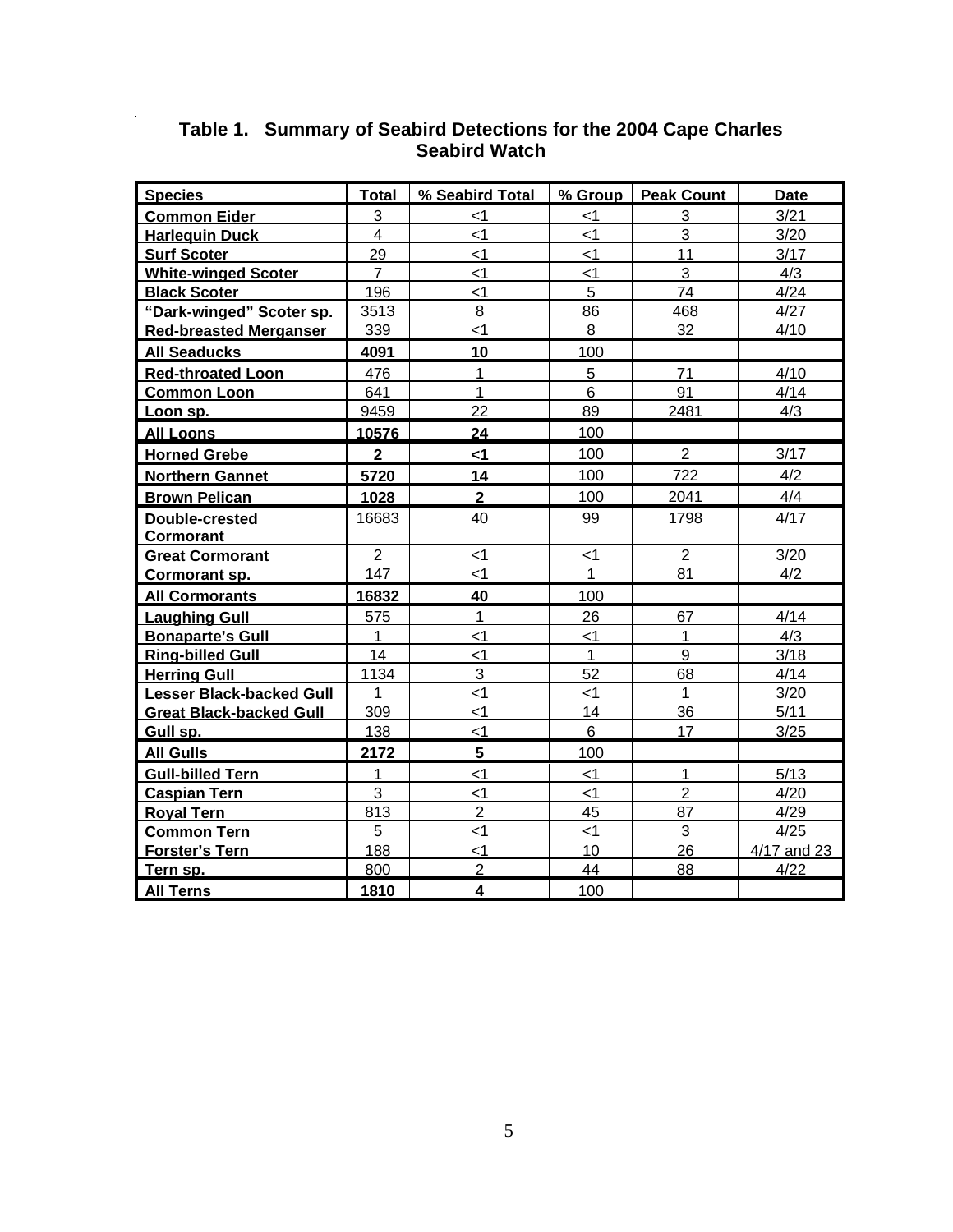| Count                         |                 |                |                |                |                 |                   |              |              |       |
|-------------------------------|-----------------|----------------|----------------|----------------|-----------------|-------------------|--------------|--------------|-------|
| <b>Period</b><br><b>March</b> | <b>Seaducks</b> | Loons          | <b>Grebes</b>  | <b>Gannets</b> | <b>Pelicans</b> | <b>Cormorants</b> | <b>Gulls</b> | <u>Terns</u> | All   |
| 14                            | 52              | $\overline{c}$ | $\mathbf 0$    | 33             | 0               | 4                 | 3            | 0            | 94    |
| 17/18                         | 246             | 5              | $\overline{c}$ | 50             | 0               | 82                | 69           | 0            | 454   |
| 20/21                         | 305             | 4              | 0              | 150            | 0               | 107               | 31           | 0            | 597   |
| 22/23                         | 347             | 124            | 0              | 66             | $\mathbf 0$     | 42                | 23           | 1            | 603   |
| 24/25                         | 102             | 302            | 0              | 121            | 13              | 107               | 50           | 0            | 695   |
| 26/27                         | 342             | 969            | 0              | 268            | 0               | 76                | 56           | 0            | 1711  |
| 29                            | 70              | 10             | 0              | 12             | $\mathbf 0$     | 8                 | 8            | $\mathbf 0$  | 108   |
| April                         |                 |                |                |                |                 |                   |              |              |       |
| 2/3                           | 175             | 2728           | 0              | 931            | 13              | 346               | 155          | 3            | 4351  |
| 6/7                           | 126             | 558            | 0              | 210            | 272             | 394               | 78           | 18           | 1656  |
| 8/9                           | 140             | 1805           | 0              | 196            | 17              | 300               | 93           | 13           | 2564  |
| 10                            | 121             | 2566           | 0              | 271            | 93              | 955               | 135          | 37           | 4178  |
| 14                            | 36              | 362            | 0              | 487            | $\overline{4}$  | 1356              | 140          | 24           | 2409  |
| 16/17                         | 371             | 828            | 0              | 732            | 18              | 2825              | 83           | 63           | 4920  |
| 18/19                         | 290             | 59             | 0              | 149            | 94              | 1930              | 108          | 98           | 2728  |
| 20                            | 81              | 14             | 0              | 316            | 81              | 291               | 31           | 59           | 873   |
| 22/23                         | 180             | 16             | 0              | 311            | 94              | 751               | 69           | 271          | 1692  |
| 24/25                         | 189             | 50             | $\mathbf 0$    | 245            | 97              | 1998              | 171          | 277          | 3027  |
| 26/27                         | 470             | 104            | 0              | 177            | 38              | 932               | 163          | 149          | 2033  |
| 28/29                         | 99              | 15             | 0              | 129            | 64              | 973               | 100          | 225          | 1605  |
| 30/1                          | 45              | 5              | $\mathsf 0$    | 153            | 17              | 260               | 67           | 113          | 660   |
| May                           |                 |                |                |                |                 |                   |              |              |       |
| $\overline{2}$                | 33              | 4              | 0              | 76             | $\overline{2}$  | 73                | 64           | 51           | 303   |
| 4/5                           | 12              | 20             | 0              | 180            | 12              | 1007              | 91           | 75           | 1397  |
| 6/7                           | 194             | 4              | 0              | 140            | 4               | 707               | 92           | 55           | 1196  |
| 8/9                           | 61              | 15             | 0              | 202            | 10              | 854               | 92           | 89           | 1323  |
| 10/11                         | 0               | 4              | 0              | 94             | 31              | 358               | 140          | 121          | 748   |
| 12/13                         | 4               | 3              | 0              | 21             | 54              | 96                | 60           | 68           | 306   |
| <b>Totals</b>                 | 4091            | 10576          | $\overline{2}$ | 5720           | 1028            | 16832             | 2172         | 1810         | 42231 |

**Table 2. Seabird Detections by Count Period** 

 $\bar{z}$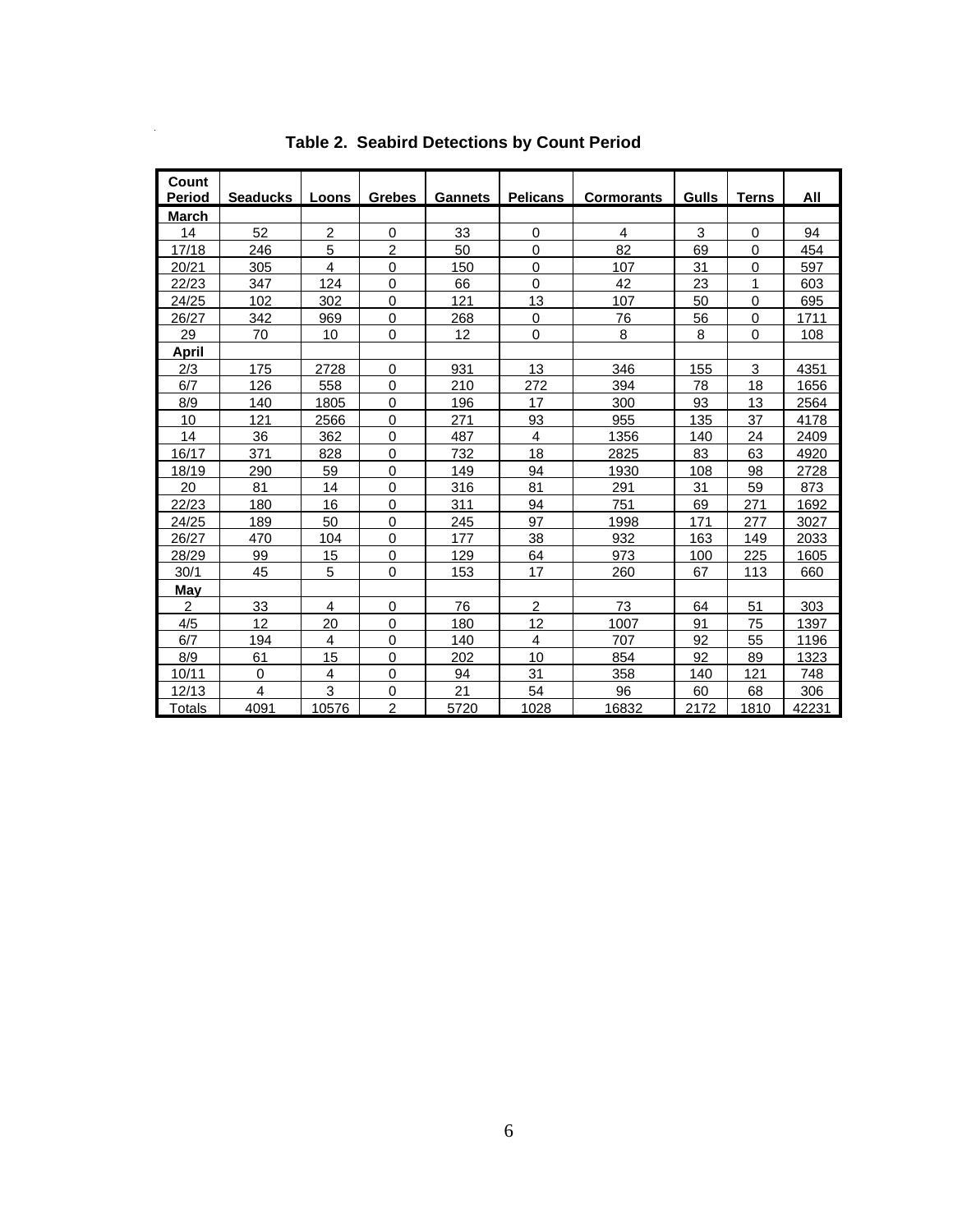| Count<br><b>Period</b> | Seaducks   Loons   Grebes   Gannets   Pelicans |                |                  |                |                | <b>Cormorants</b>       | Gulls          | <b>Terns</b>   | All            |
|------------------------|------------------------------------------------|----------------|------------------|----------------|----------------|-------------------------|----------------|----------------|----------------|
| <b>March</b>           |                                                |                |                  |                |                |                         |                |                |                |
| 14                     | 1                                              | 0              | 1                | 0              | 0              | 0                       | 0              | 0              | 0              |
| 17/18                  | $6\phantom{1}$                                 | 0              | 100              | 1              | $\mathbf 0$    | $\mathbf 0$             | 3              | $\mathbf 0$    | 1              |
| 20/21                  | $\overline{7}$                                 | $\Omega$       | $\Omega$         | 3              | $\Omega$       | 1                       | 1              | $\overline{0}$ | 1              |
| 22/23                  | 8                                              | 1              | 0                | 1              | $\mathbf 0$    | $\boldsymbol{0}$        | 1              | 0              | 1              |
| 24/25                  | $\overline{c}$                                 | 3              | $\mathbf 0$      | $\overline{2}$ | 1              | 1                       | $\overline{2}$ | $\overline{0}$ | $\overline{2}$ |
| 26/27                  | 8                                              | 9              | $\mathbf 0$      | 5              | $\mathbf 0$    | 0                       | 3              | 0              | $\overline{4}$ |
| 29                     | $\overline{c}$                                 | 0              | $\mathbf 0$      | $\mathbf 0$    | $\mathbf 0$    | $\mathbf 0$             | $\mathbf 0$    | $\mathbf 0$    | $\mathbf 0$    |
| <b>April</b>           |                                                |                |                  |                |                |                         |                |                |                |
| 2/3                    | 4                                              | 26             | 0                | 16             | 1              | $\overline{c}$          | $\overline{7}$ | $\mathbf 0$    | 10             |
| 6/7                    | 3                                              | 5              | $\mathbf 0$      | 4              | 26             | $\overline{2}$          | 4              | 1              | 4              |
| 8/9                    | 3                                              | 17             | 0                | 3              | $\overline{c}$ | $\overline{2}$          | 4              | 1              | 6              |
| 10                     | 3                                              | 24             | $\boldsymbol{0}$ | 5              | 9              | 6                       | 6              | $\overline{2}$ | 10             |
| 14                     | 1                                              | 3              | $\mathbf 0$      | 9              | $\mathbf 0$    | 8                       | 6              | $\mathbf 1$    | 6              |
| 16/17                  | 9                                              | 8              | $\mathbf 0$      | 13             | 2              | 17                      | 4              | 3              | 12             |
| 18/19                  | $\overline{7}$                                 | 1              | $\mathbf 0$      | 3              | 9              | 11                      | 5              | 5              | 6              |
| 20                     | $\overline{2}$                                 | $\overline{0}$ | $\mathbf 0$      | 6              | 8              | $\overline{2}$          | 1              | 3              | $\overline{c}$ |
| 22/23                  | 4                                              | 0              | $\mathbf 0$      | 5              | 9              | $\overline{\mathbf{4}}$ | 3              | 15             | 4              |
| 24/25                  | 5                                              | 0              | 0                | 4              | 9              | 12                      | 8              | 15             | $\overline{7}$ |
| 26/27                  | 11                                             | 1              | $\mathbf 0$      | 3              | $\overline{4}$ | 6                       | 8              | 8              | 5              |
| 28/29                  | $\overline{2}$                                 | 0              | $\mathbf 0$      | $\overline{2}$ | $6\phantom{1}$ | 6                       | 5              | 12             | $\overline{4}$ |
| 30/1                   | 1                                              | 0              | $\Omega$         | 3              | $\overline{2}$ | $\overline{2}$          | 3              | 6              | $\overline{2}$ |
| May                    |                                                |                |                  |                |                |                         |                |                |                |
| $\overline{2}$         | 1                                              | 0              | 0                | 1              | $\mathbf 0$    | 0                       | 3              | 3              | 1              |
| 4/5                    | 0                                              | 0              | 0                | 3              | 1              | 6                       | 4              | 4              | 3              |
| 6/7                    | 5                                              | 0              | $\Omega$         | $\overline{c}$ | $\mathbf 0$    | $\overline{\mathbf{4}}$ | 4              | 3              | 3              |
| 8/9                    | 1                                              | 0              | 0                | 4              | 1              | 5                       | 4              | 5              | 3              |
| 10/11                  | $\Omega$                                       | 0              | $\mathbf 0$      | $\overline{c}$ | 3              | $\overline{c}$          | 6              | $\overline{7}$ | $\overline{c}$ |
| 12/13                  | $\Omega$                                       | 0              | $\Omega$         | $\overline{0}$ | 5              | 1                       | 3              | 4              | $\mathbf{1}$   |

**Table 3. Percentage of Seabirds Detected by Count Period** 

l,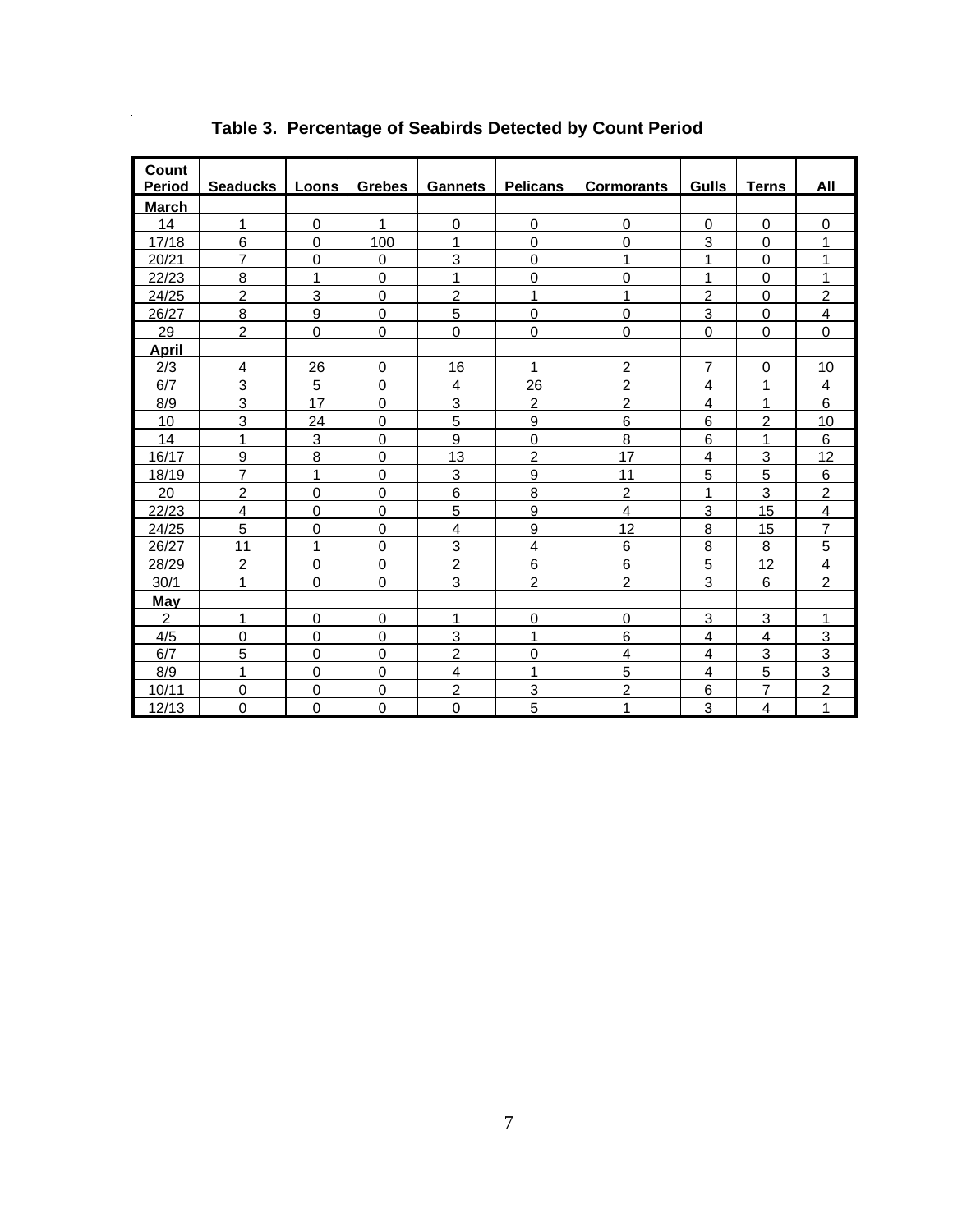| Time          |                 |       |                |                |                 |                   |                |             |       |
|---------------|-----------------|-------|----------------|----------------|-----------------|-------------------|----------------|-------------|-------|
| <b>Block</b>  | <b>Seaducks</b> | Loons | <b>Grebes</b>  | <b>Gannets</b> | <b>Pelicans</b> | <b>Cormorants</b> | Gulls          | Terns       | All   |
| 0600-<br>0659 | 103             | 501   | 0              | 425            | 2               | 587               | 64             | 26          | 1708  |
| 0700-<br>0759 | 746             | 2191  | $\Omega$       | 1686           | 56              | 2552              | 473            | 322         | 8026  |
| 0800-<br>0859 | 1159            | 2294  | $\Omega$       | 1352           | 64              | 3939              | 484            | 357         | 9649  |
| 0900-<br>0959 | 815             | 1154  | $\mathbf 0$    | 576            | 111             | 2208              | 368            | 386         | 5618  |
| 1000-<br>1059 | 514             | 846   | $\mathbf 0$    | 781            | 345             | 3556              | 286            | 240         | 6568  |
| 1100-<br>1159 | 457             | 342   | $\mathbf 0$    | 282            | 203             | 2294              | 204            | 211         | 3993  |
| 1200-<br>1259 | 154             | 2824  | $\overline{2}$ | 341            | 135             | 1008              | 167            | 157         | 4788  |
| 1300-<br>1359 | 67              | 398   | $\Omega$       | 232            | 97              | 612               | 104            | 109         | 1619  |
| 1400-<br>1459 | 53              | 14    | $\mathbf 0$    | 25             | 6               | 53                | 19             | 2           | 172   |
| 1500-<br>1559 | 14              | 11    | $\mathbf 0$    | 10             | 9               | 19                | 1              | $\mathbf 0$ | 64    |
| 1600-<br>1659 | 9               | 1     | 0              | 10             | 0               | 4                 | $\overline{2}$ | $\mathbf 0$ | 26    |
| <b>Totals</b> | 4091            | 10576 | $\overline{2}$ | 5720           | 1028            | 16832             | 2172           | 1810        | 42231 |

 **Table 4. Seabird Detections by Time Block** 

 $\hat{\boldsymbol{\beta}}$ 

 **Table 5. Percentage of Seabirds Detected by Time Block**

| <b>Time</b>   |                 |             |               |                |                 |                   |       |              |                |
|---------------|-----------------|-------------|---------------|----------------|-----------------|-------------------|-------|--------------|----------------|
| <b>Block</b>  | <b>Seaducks</b> | Loons       | <b>Grebes</b> | <b>Gannets</b> | <b>Pelicans</b> | <b>Cormorants</b> | Gulls | <b>Terns</b> | All            |
| 0600-<br>0659 | 3               | 5           | 0             | 7              | 0               | 3                 | 3     | 1            | 4              |
| 0700-<br>0759 | 18              | 21          | 0             | 29             | 5               | 15                | 22    | 18           | 19             |
| 0800-<br>0859 | 28              | 22          | 0             | 24             | 6               | 23                | 22    | 20           | 23             |
| 0900-<br>0959 | 20              | 11          | 0             | 10             | 11              | 13                | 17    | 21           | 13             |
| 1000-<br>1059 | 13              | 8           | 0             | 14             | 34              | 21                | 13    | 13           | 16             |
| 1100-<br>1159 | 11              | 3           | $\Omega$      | 5              | 20              | 14                | 9     | 12           | 9              |
| 1200-<br>1259 | 4               | 27          | 100           | 6              | 13              | 6                 | 8     | 9            | 11             |
| 1300-<br>1359 | 2               | 4           | 0             | 4              | 9               | 4                 | 5     | 6            | $\overline{4}$ |
| 1400-<br>1459 | 1               | $\Omega$    | 0             | $\Omega$       | 1               | 0                 | 1     | 0            | $\Omega$       |
| 1500-<br>1459 | $\Omega$        | $\Omega$    | 0             | $\Omega$       | 1               | 0                 | 0     | 0            | $\Omega$       |
| 1600-<br>1659 | $\Omega$        | $\mathbf 0$ | 0             | $\Omega$       | $\Omega$        | 0                 | 0     | 0            | $\Omega$       |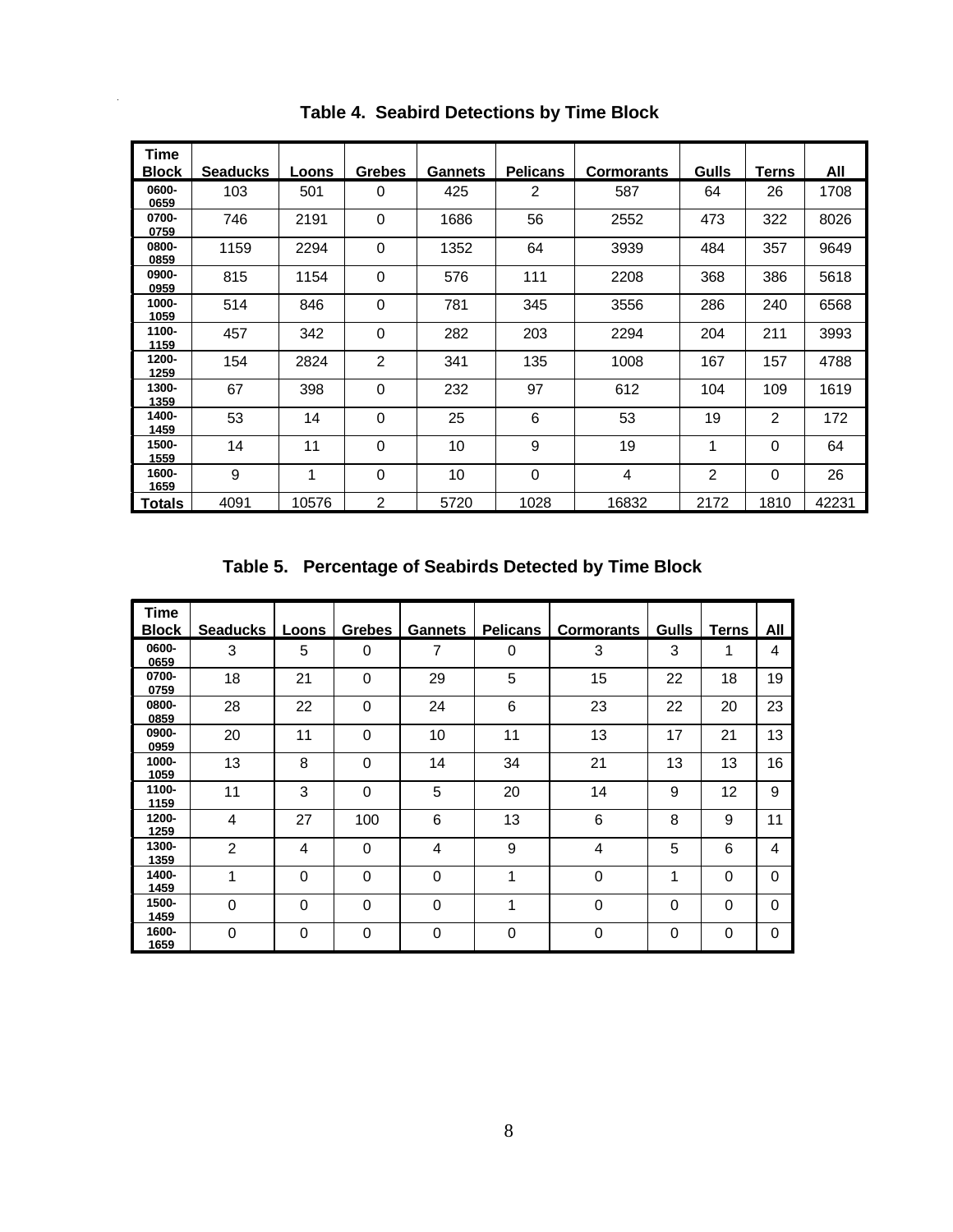| <b>Distance</b><br>(km) | <b>Seaducks</b> | Loons | <b>Grebes</b> | <b>Gannets</b> | <b>Pelicans</b> | <b>Cormorants</b> | <b>Gulls</b> | Terns | All   |
|-------------------------|-----------------|-------|---------------|----------------|-----------------|-------------------|--------------|-------|-------|
|                         |                 | 63    |               |                |                 | 816               | 182          | 63    | 1125  |
| $0 - 25$                | 3               | 18    | 0             |                |                 | 95                | 13           |       | 131   |
| $.25 - .50$             | 10              | 37    |               | 6              | 13              | 195               | 58           | 47    | 366   |
| <u>.5-1.0</u>           | 2502            | 2228  |               | 2798           | 528             | 9884              | 1621         | 1504  | 21067 |
| 1-2                     | 1576            | 8229  |               | 2914           | 486             | 5841              | 298          | 195   | 19539 |
| $2 - 3$                 | 0               |       | Ω             | O              | 0               |                   | 0            | 0     | 2     |
| >3                      | 0               | 0     | 0             | 0              |                 | 0                 | 0            | 0     |       |
| <b>Totals</b>           | 4091            | 10576 | ⌒             | 5720           | 1028            | 16832             | 2172         | 1810  | 42231 |

 **Table 6. Seabird Detections by Distance** 

 **Table 7. Percentage of Seabirds Detected by Distance**

| <b>Distance</b><br>(km) | Seaducks | Loons J | <b>Grebes</b> | <b>Gannets</b> | <b>Pelicans</b> | <b>Cormorants</b> |    | Gulls   Terns | All |
|-------------------------|----------|---------|---------------|----------------|-----------------|-------------------|----|---------------|-----|
|                         |          |         |               |                |                 |                   |    |               |     |
| $0 - 25$                |          |         |               |                |                 |                   |    |               |     |
| $.25 - .50$             |          |         |               |                |                 |                   |    |               |     |
| $.5 - 1.0$              | 61       | 21      | 100           | 49             | 5 <sup>1</sup>  | 59                | 75 | 83            | 50  |
| $1 - 2$                 | 39       | 78      |               | 51             | 47              | 35                | 14 | 11            | 46  |
| $2 - 3$                 |          |         |               |                |                 |                   |    |               |     |
| >3                      |          |         |               |                |                 |                   |    |               |     |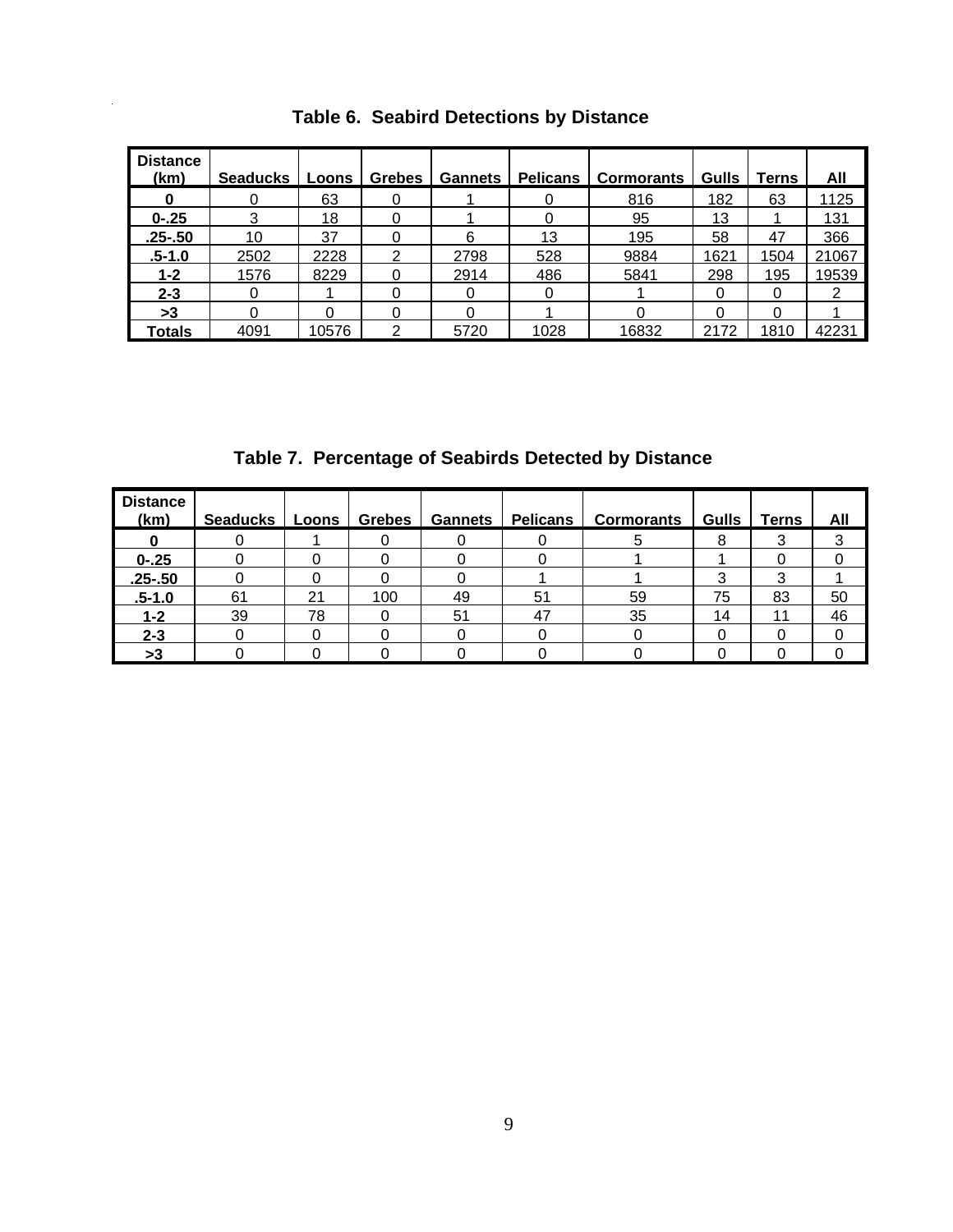Gulls were present throughout the 60-day watch. March detections ranged from 3 to 61/ period, before increasing into April, with no periods of concentration.

Only one tern was detected in March. Tern detections gradually increased from 2-20 April followed by a noticeable peak 22-29 April.

### **Daily Phenology**

Tables 4 and 5 summarize the daily phenology of the seabird detections by hour. 71% of the seabird detections were recorded from 0700 to1100, 91% from 0700-1300. Few seabirds (4%) were recorded after 1300. Among the seabird families, however, there was variation. 64% of the seaducks and 54% of the loons were detected from 0700 to1000. 77% of the Northern Gannet and 74% of the gull detections were made between 0700 to1100. Cormorants (86%) and terns (84%) were detected 0700 to1200.

### **Distance from Shore**

Birds detected by distance from shore showed little variation among the seabird families as summarized in Tables 6 and 7. 1125 (3%) seabirds were observed over land. Cormorants, gulls, and terns were 5%, 8%, and 3% respectively of this total. No seabirds were detected >3km from shore. 96% of all seabirds were detected .5-2.0 km from shore, including virtually all seaducks, loons, grebes, Northern Gannets and Brown Pelicans.

### N-Pol Radar Detections

No seabird detections were made by the N-Pol radar unit at Oyster, Virginia. At the time of this study detection calibrations for the equipment had not been fully completed.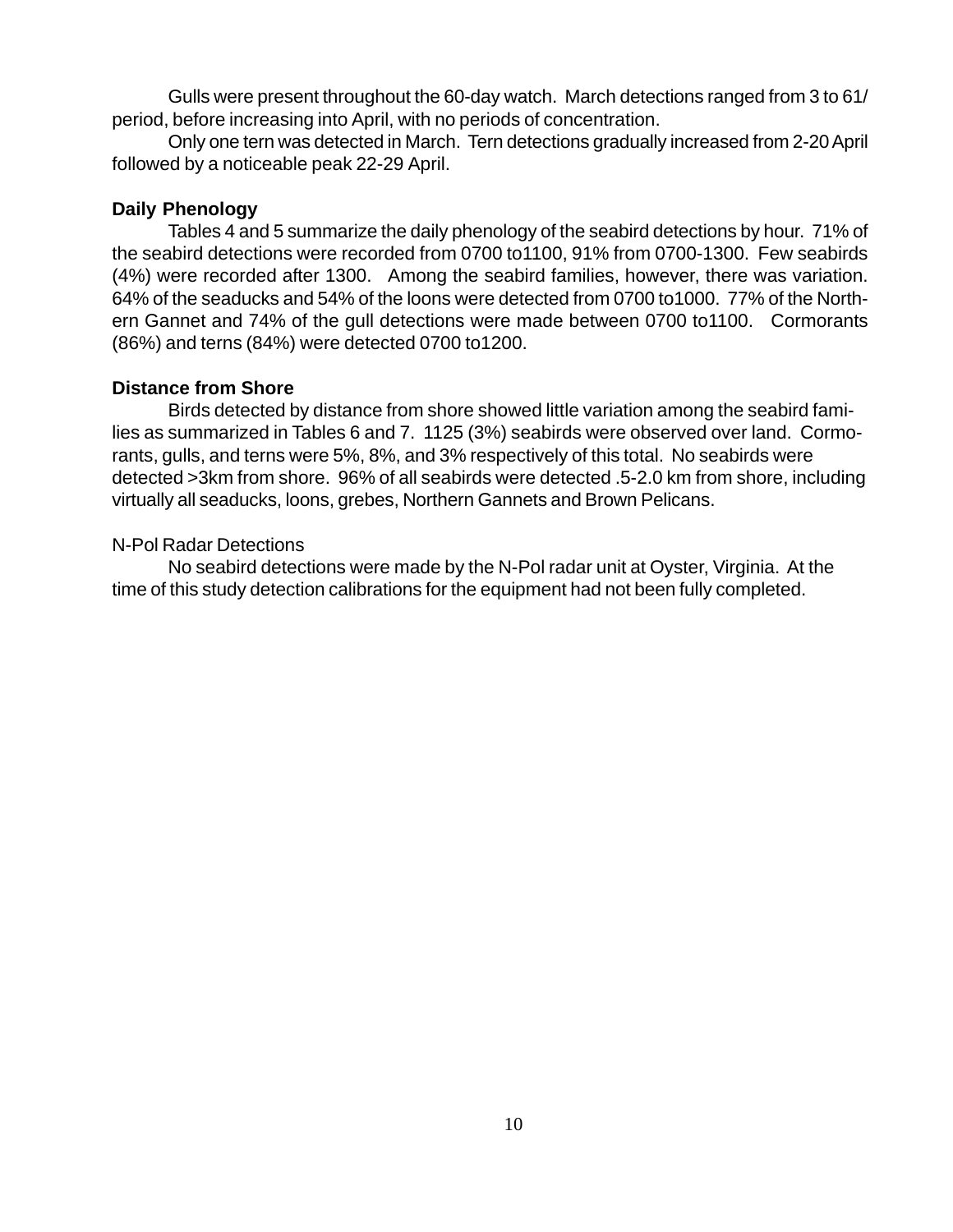#### **DISCUSSION**

The near-shore Atlantic coastal waters off the southern tip of the Delmarva Peninsula are a significant migratory corridor and foraging resource for a diverse avifauna community. Twentyfour seabird species were detected during the spring 2004 Cape Charles Seabird Watch. Unlike the fall 2003 seabird watch (Williams and Paxton 2004) seaducks were not the most abundant seabirds during the spring 2004 watch. This was significant in that as many as 70,000 scoters had been counted in a single day in February along the Chesapeake Bay Bridge tunnel, approximately 25 km from the watch site, (Day and Illiff 2004). Cormorants, predominantly Doublecresteds, comprised 40% of the seabirds total and loons were 25% of the total. Seaducks, primarily scoters, comprised 10% of the total number of birds recorded, of which "dark-winged" scoter species, Black and Surf, accounted for 92% of the detected seaducks.

Seaduck populations are poorly understood and little researched despite the fact that populations of 13 of the 15 species of seaducks have shown marked

declines (Perry et al. 2004). Further, approximately 25-35% of the Atlantic Flyway population of waterfowl winter in the Chesapeake Bay (Perry et al 2004). Given the preponderance of seaducks throughout the 2003 fall season and the aforementioned unprecedented numbers of scoters in the Chesapeake Bay just prior to the initiation of this project, it is notable that so relatively few were recorded during the spring 2004 seabird watch.

Black Scoter spring migration in eastern Canada typically peaks in mid-May (Bordage and Savard 1995). Surf Scoters depart Cape May, New Jersey in March, with increasing numbers reported off coastal New York in April (Savard et al. 1998). Evidence suggests that both species migrate over land. Along the southern tip of the Delmarva Peninsula in the spring of 2004 scoter abundance was at its maximum from mid-March through late April.

During the spring 2004 seabird watch seaducks tended to be most often detected from 0700 to 1200 hours. All of the detections were at distances of 0.5-2 km from shore.

Whereas loons comprised 5% of the seabirds detected during the fall 2003 seabird watch (Williams and Paxton 2004), they constituted 25% of the birds detected for this project. They were most often recorded between 0700 and 1000 hours. 99% of the detected loons were from 0.5-2 km off shore.

Northern Gannets represented 14% of the seabirds total, compared to 26% of the fall 2003 seabird detections (Williams and Paxton 2004). Spring migration of Northern Gannets commences by February with adults preceding younger birds at 56-112 km/day (Mowbray 2002). Their peak arrival on the breeding grounds is in mid-April. Detections for this species during spring 2004 seabird watch indicated a protracted movement throughout the watch. Northern Gannet activity extended from 0700 to1100 hours, exclusively within 0.5-2 km from shore.

Brown Pelicans breed on Fishermans Island National Wildlife Refuge within 15 kilometers of the watch site (Williams et al 2002). This species was 2% of the seabirds total. Consistent with arrival and preparation for nesting, this species was in little evidence until the first week of April. Peak pelican activity was 0900 to 1300 hours at distances 0.5-2 km from shore.

Cormorants, predominately Double-cresteds, are common to abundant along the ocean and adjacent barrier island lagoon system of the Delmarva Peninsula throughout the late summer and fall (pers. observ.). Double-crested Cormorant spring migration reaches its peak off Massachusetts in late April (Hatch and Wesseloh 1999). This family was 40% of the seabirds total for this project, quite different from the 3% total of the previous fall study (Williams and Paxton 2004).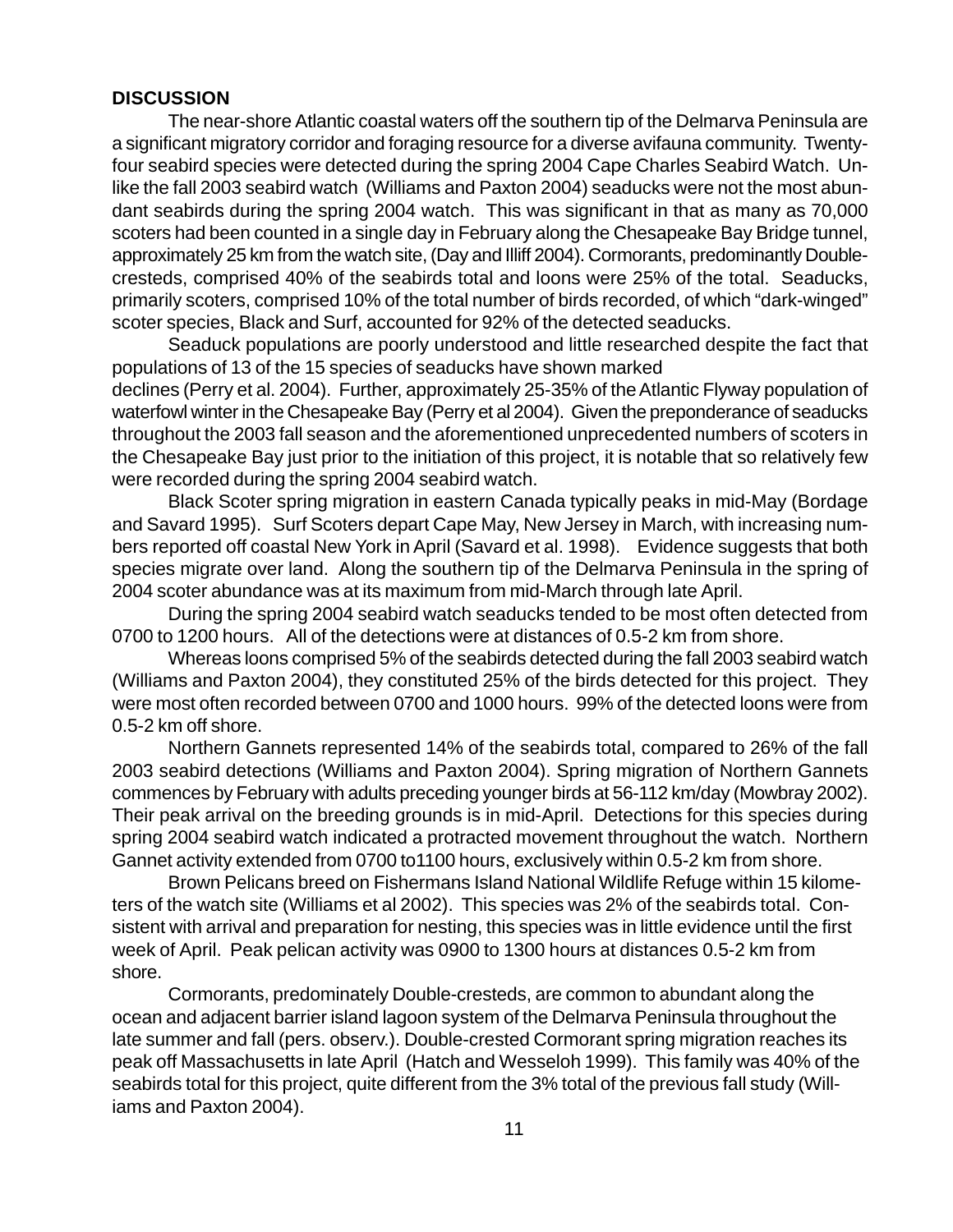Fall cormorants showed no preference for distance from shore, being equally recorded from .25-3 km. For this spring 94% were recorded within 0.5-2 km from shore. 5% were detected over land. 2% were detected 0.25-0.5 km from shore. Among seabirds, this family was most often detected from 0700 to 1200 hours.

Laridae, especially gulls, are conspicuous on the Delmarva Peninsula throughout the year. Laughing, Herring, and Great Black-backed gulls, and Gull-billed, Royal, Common, and Forster's terns breed throughout nearby the Eastern Shore barrier islands system (Williams et al 2002, Watts et al. 2004). Ring-billed Gulls are abundant migrants to the area (Kain 1987). Collectively gulls and terns were 9% of the seabirds detected with 5% and 4% respectively. Both groups showed a preference for morning activity from 0700 to 1200 hours. Activity distance from shore ranged from 0.5-2 km. Not surprisingly terns were not in evidence in March. Throughout April they increased with a modest peak in late April. Declining numbers thereafter is an indication of dispersal for breeding activities.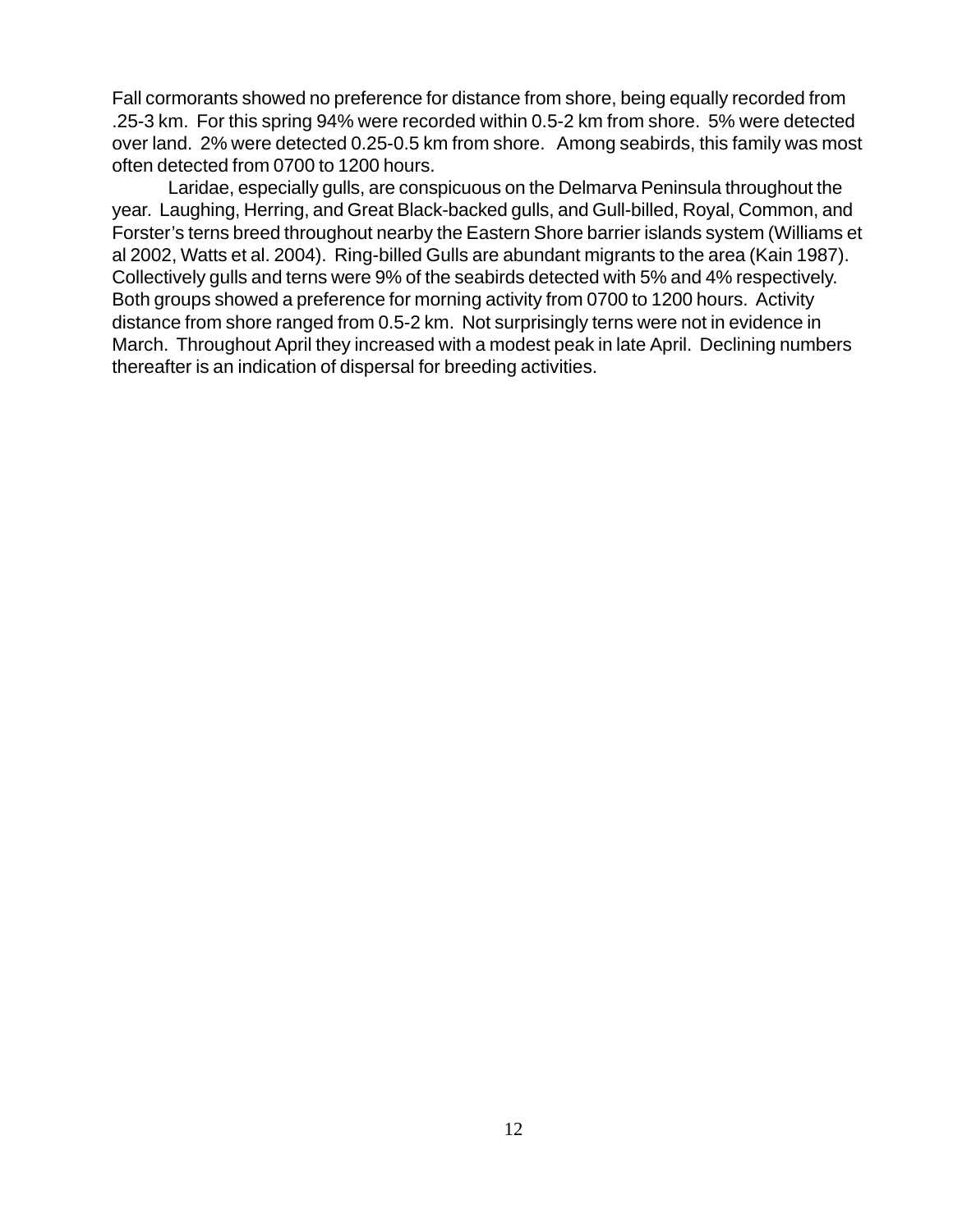#### **CONCLUSIONS and RECOMMENDATIONS**

The near-shore Atlantic coastal waters off the southern terminus of Virginia's Eastern Shore Peninsula attract a significant and diverse spring seabird community. Birds are most abundant from early April through early mid- May, with some timing variation among the different avian families. Activity for most species commences by 0700 and continues to 1300 hours. Species were not detected beyond 2 km from shore, with most birds showing a preference for the waters 0.5-2 km off the beach. This latter finding is significant in view of potential off-shore wind turbine development, but it should not be considered definitive. Viewing limitations from the Cape Charles Lighthouse may have biased this preliminary conclusion.

Therefore, long-term studies on the seabird species composition, seasonal and daily phenology and habitat utilization of the near-shore waters of coastal Virginia need to be continued to establish a baseline for comparative assessments of seabird populations and how and where they are active. Studies need to begin by mid February to capture the full continuum of the seabird activity throughout the season. A watch site more easily accessible and one that is more representative of the true ocean environment should be strongly considered.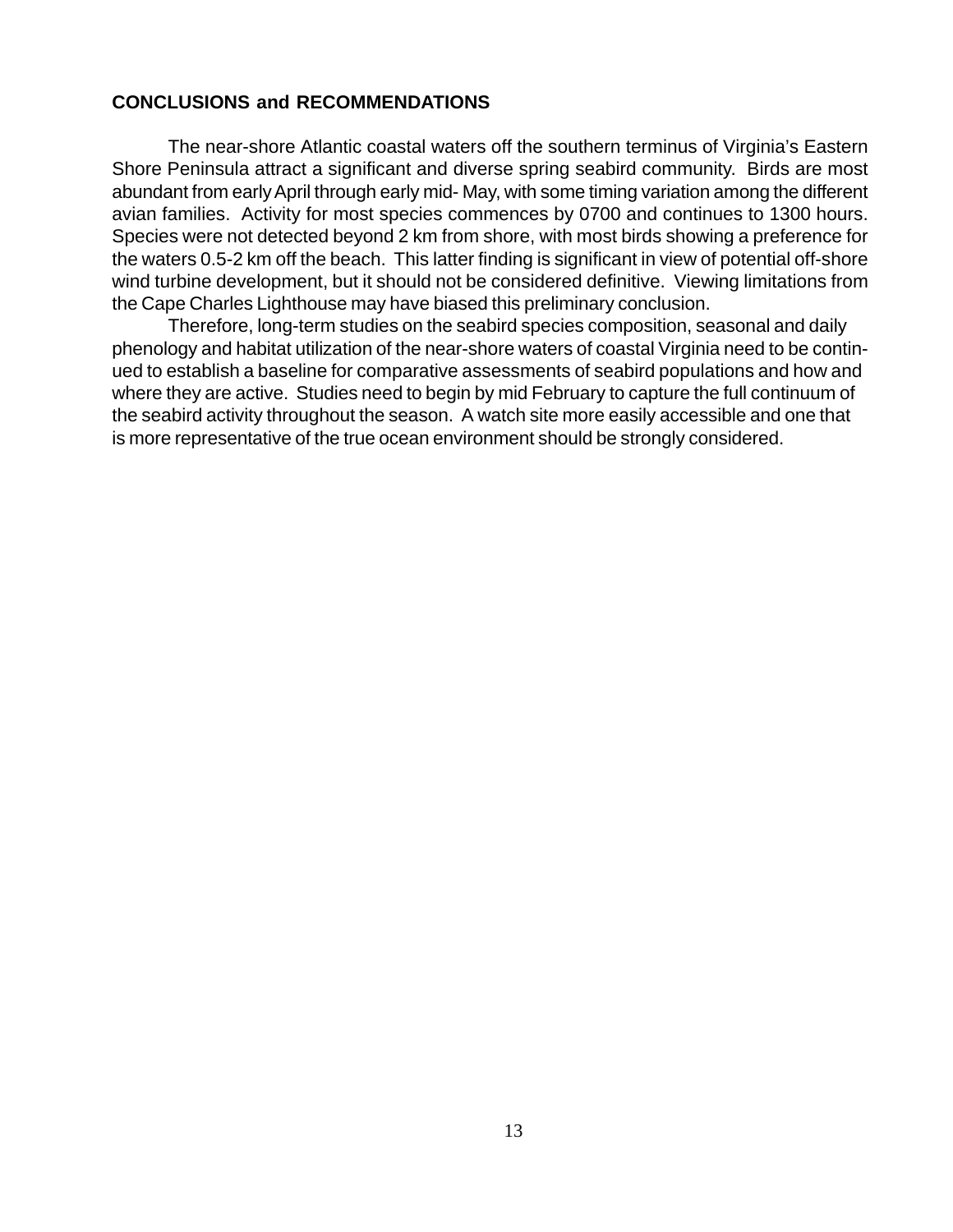#### **ACKNOWLEDGEMENTS**

Barry Truitt of the Virginia Coast Reserve of the Nature Conservancy was the driving force behind this project. Funding was provided through the Virginia Department of Environmental Quality through a grant from the Virginia Department of Mines, Minerals, and Energy. Bryan Watts of the Center for Conservation Biology offered crucial technical insights and assistance. Stacy Baker and Thomas Tustison conducted the field research. Jim Clark was responsible for the boat transportation to and from Smith Island. Doug Forsell loaned the project field equipment and offered timely advice. Boat storage and launch access were provided by Susan Rice of the Eastern Shore of Virginia National Wildlife Refuge. Permission to utilize the Cape Charles Light House was granted by the U. S. Coast Guard. Mark Roberts, Cheryl Pope, Anne Womack, Gloria Sciole, Lydia Whitaker, and Renee Peace provided essential administrative support for the project.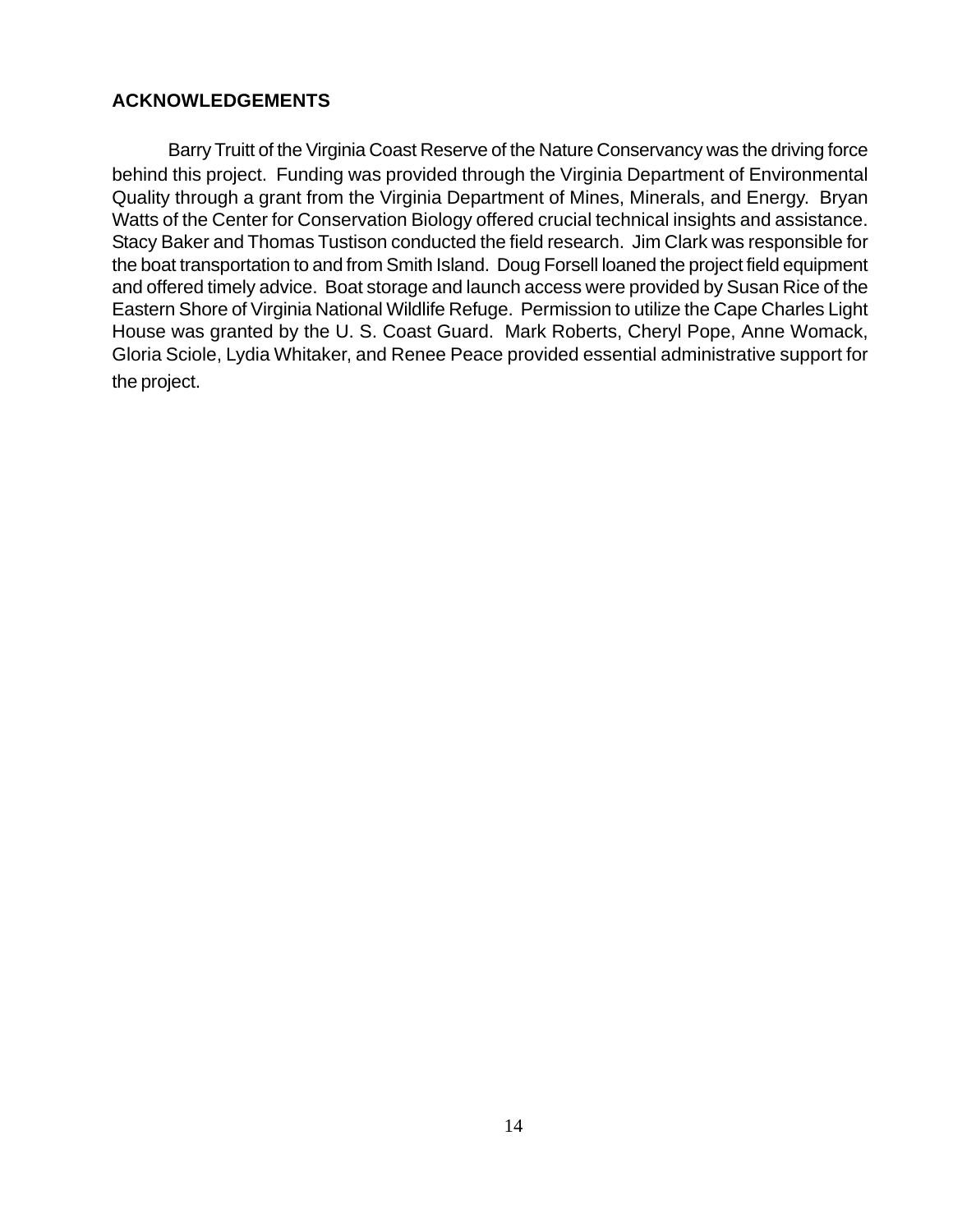## **LITERATURE CITED**

Barrier Island Avian Partnership. 1996. Conservation Action Plan for the Avian Communities in the Virginia Barrier Islands System. The Nature Conservancy.

Bordage, D., and J.-P. L. Savard. 1995. Black Scoter *(Melanitta nigra). In* The Birds of North America, No. 177 (A. Poole and F. Gill, eds.) The Birds of North America, Inc., Philadelphia, PA.

Brewer, D. A., A. W. Diamond, E. J. Woodsworth, B. T. Collins, and A. J. Gaston. In press. Canadian Atlas of bird-banding, Vol. 2: seabirds (petrels, cormorants, pelicans, gannets, gulls through auks), 1921-1995. Can. Wildl. Ser., Ottawa, ON.

Day, T. M., and M. Iliff. 2004. Middle Atlantic. North American Birds. 58 (2): 209-213.

Hatch, J. J., and D. V. Wesseloh. 1999. Double-crested Cormorant *(Phalacrocorax auritus). In* The Birds of North America, No. 441 (A. Poole and F. Gill, eds.) The Birds of North America, Inc., Philadelphia, PA.

Kain, T. 1987. Virginia's Birdlife: An annotated checklist. Virginia Avifauna No. 3. Virginia Soc. Ornithol.

Mowbray, T. B. 2002. Northern Gannet *(Morus bassanus). In* The Birds of North America, No. 693 (A. Poole and F. Gill, eds.) The Birds of North America, Inc., Philadelphia, PA.

Perry M.C, E. J. R. Lohnes, A. M. Wells, P. C. Osenton, and D. M. Kidwell. 2004. Nutritional, physiological, and behavioral on captive seaducks. *In* Atlantic Seaduck Project, USGS Patuxent Wildlife Research Center, Laurel, MD.

Savard, J.-P. L., D. Bordage, and A. Reed. Surf Scoter *(Melanitta perspicillata). In* The Birds of North America, No. 363 (A. Poole and F. Gill, eds.) The Birds of North America, Inc., Philadelphia, PA.

Sibley, D., M. O'Brien, and D. Ward. 2004. Seabirds in Flight: Part I-Identifying and enjoying Atlantic coast seabirds form shore. Birding 36 (3): 254-263.

Sibley, D. 1993. The birds of Cape May. New Jersey Audubon's Cape May Bird Observatory. Cape May, N. J.

Watts, B. D. 2004. Status and distribution of colonial waterbirds in coastal Virginia: 2003 breeding season. CCBTR-04-06. Center for Conservation Biology, College of William and Mary, Williamsburg, VA 25 pp.

Williams, B., and B. Paxton. 2004. The Fall 2003 Cape Charles Seabird Watch. The Center for Conservation Biology.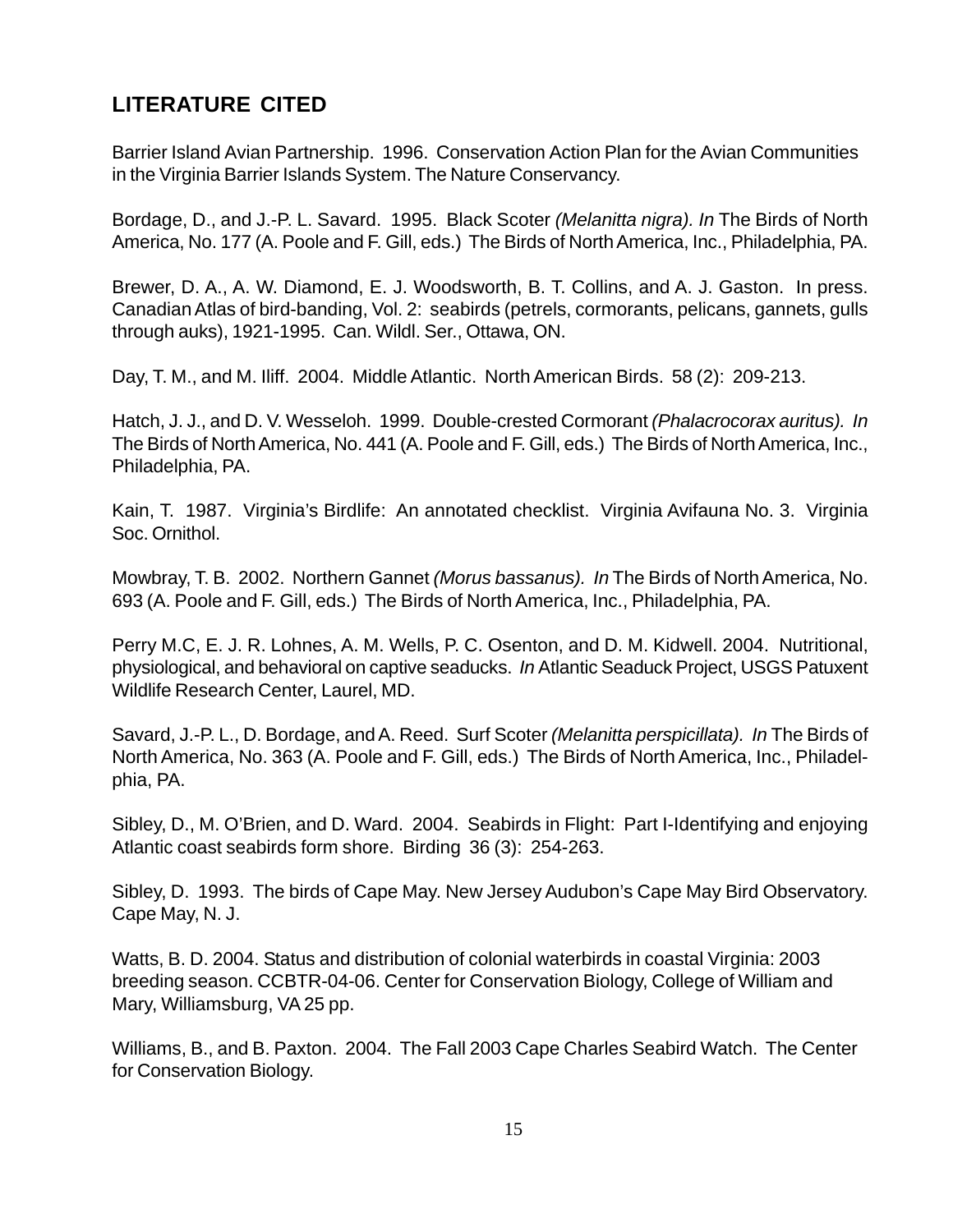Williams, B., B. Akers, M. Beck, R. Beck, and J. Via. 2002. A summary report of the 2001 Virginia barrier islands beach-nesting and colonial waterbirds survey. Raven 73 (1): 10-16.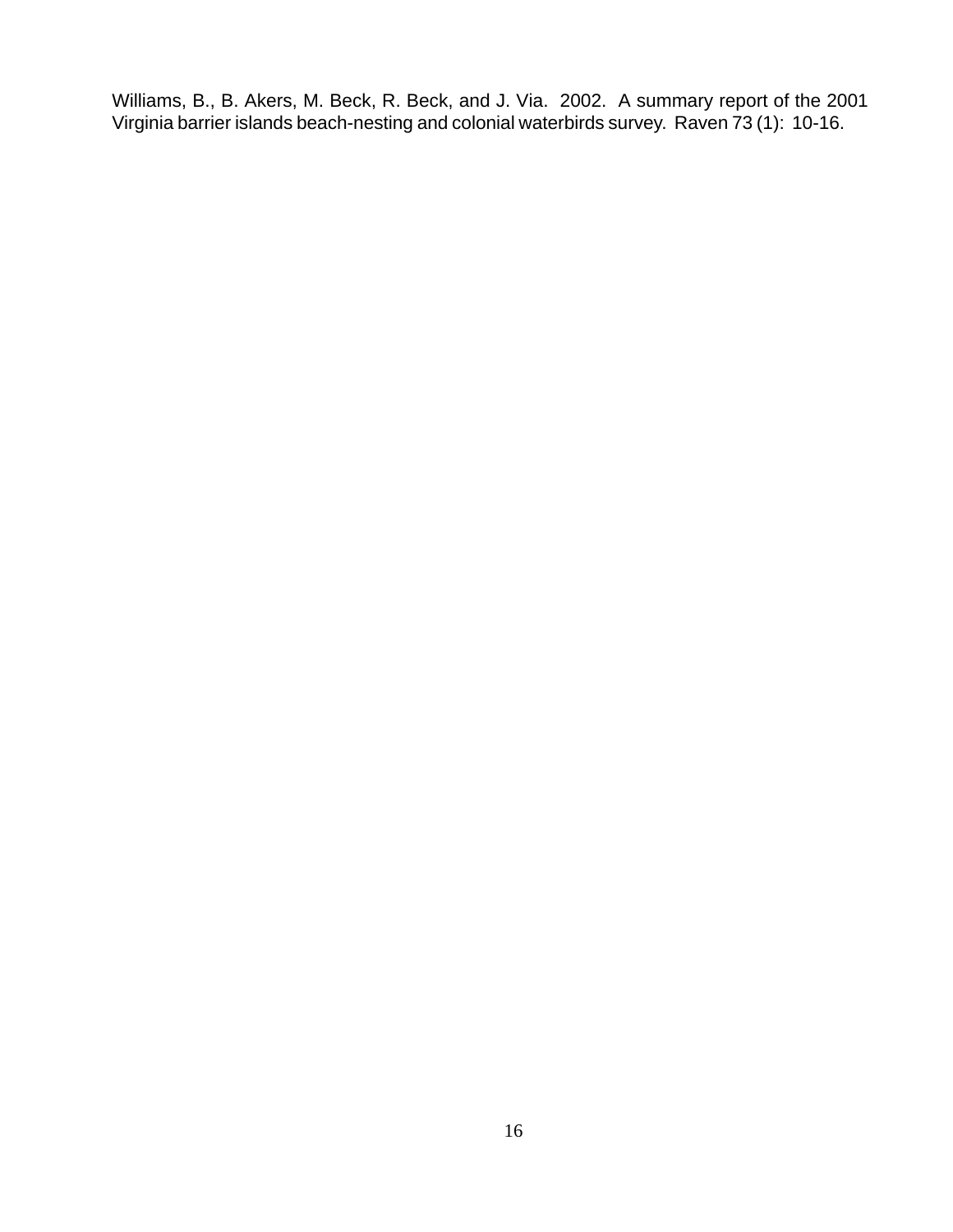#### **A PPEN DIX 1: 2004 Seabird W atch Date Periods, Tim e B locks, and D istance from Shore C odes**

#### **Table 1: Date Periods**

| Month  | March |               |                    |        |        |                             |    |    |        | April   |            |       |                           |    |        |        |
|--------|-------|---------------|--------------------|--------|--------|-----------------------------|----|----|--------|---------|------------|-------|---------------------------|----|--------|--------|
| Day    | 4     | $\sim$ $\sim$ | $20 -$             | $22 -$ | $24 -$ | $26 -$                      | 28 | 29 | $30 -$ | $2 - 3$ | $\Delta$ - | $6 -$ | $\Omega$<br>$\sim$ -<br>ັ |    | -<br>5 | $16 -$ |
|        |       | 18            | $\sim$<br><u>_</u> | 23     | 25     | $\sim$ $\sim$<br><u> 21</u> |    |    |        |         | $\cdot$    | -     |                           | 13 |        |        |
| Period |       |               |                    |        |        | ຨ                           |    |    |        |         |            |       | $\Omega$                  |    |        | 1 2    |

| Month  | April |    |                       |                 |           |                      |                |        | May         |              |                     |         |                      |                   |
|--------|-------|----|-----------------------|-----------------|-----------|----------------------|----------------|--------|-------------|--------------|---------------------|---------|----------------------|-------------------|
| Day    | ՝ 8 - | 20 | $\sim$ $\lambda$<br>∼ | $\Omega$<br>22- | $24-$     | $26 -$               | $28 -$         | $30 -$ | -           | 4-5          | $\epsilon$<br>$n -$ | $8 - Q$ | 10-                  | $\sqrt{2}$<br>- 2 |
|        |       |    |                       | $\sim$<br>23    | つら<br>ن ∠ | $\sim$ $\rightarrow$ | 29             |        |             |              |                     |         |                      | 3                 |
| Period |       |    |                       |                 | -         | 1 R                  | 1 <sub>q</sub> | 20     | $\sim$<br>- | $\sim$<br>∠∠ | າາ<br>ں ے           | 24      | $\sim$ $\sim$<br>י י | 26                |

**\*** N o W atch C onducted

#### **Table 2: Tim e Blocks**

| Hour         | $0600 -$ | $0700 -$  | $0800 -$ | $0900 -$ | $000 -$ | $100 -$ | $1200 -$ | 300-         | $400 -$ | $500 -$ | $600 -$ |
|--------------|----------|-----------|----------|----------|---------|---------|----------|--------------|---------|---------|---------|
|              | 0659     | 0759<br>U | 0859     | 0959     | 059     | 59      | 259      | 2000<br>-359 | 459     | 559     | 1659    |
| <b>Block</b> |          |           |          |          |         |         |          |              |         |         |         |

#### **Table 3: Distance from Shore Codes**

| <b>Distance</b> |            |                    |         |                          |     |
|-----------------|------------|--------------------|---------|--------------------------|-----|
| (km             | つら<br>ں ے. | 50<br>ົ່າ –<br>ں ب | $1 - 1$ | $\overline{\phantom{a}}$ | - - |
| <b>Code</b>     |            |                    |         |                          |     |